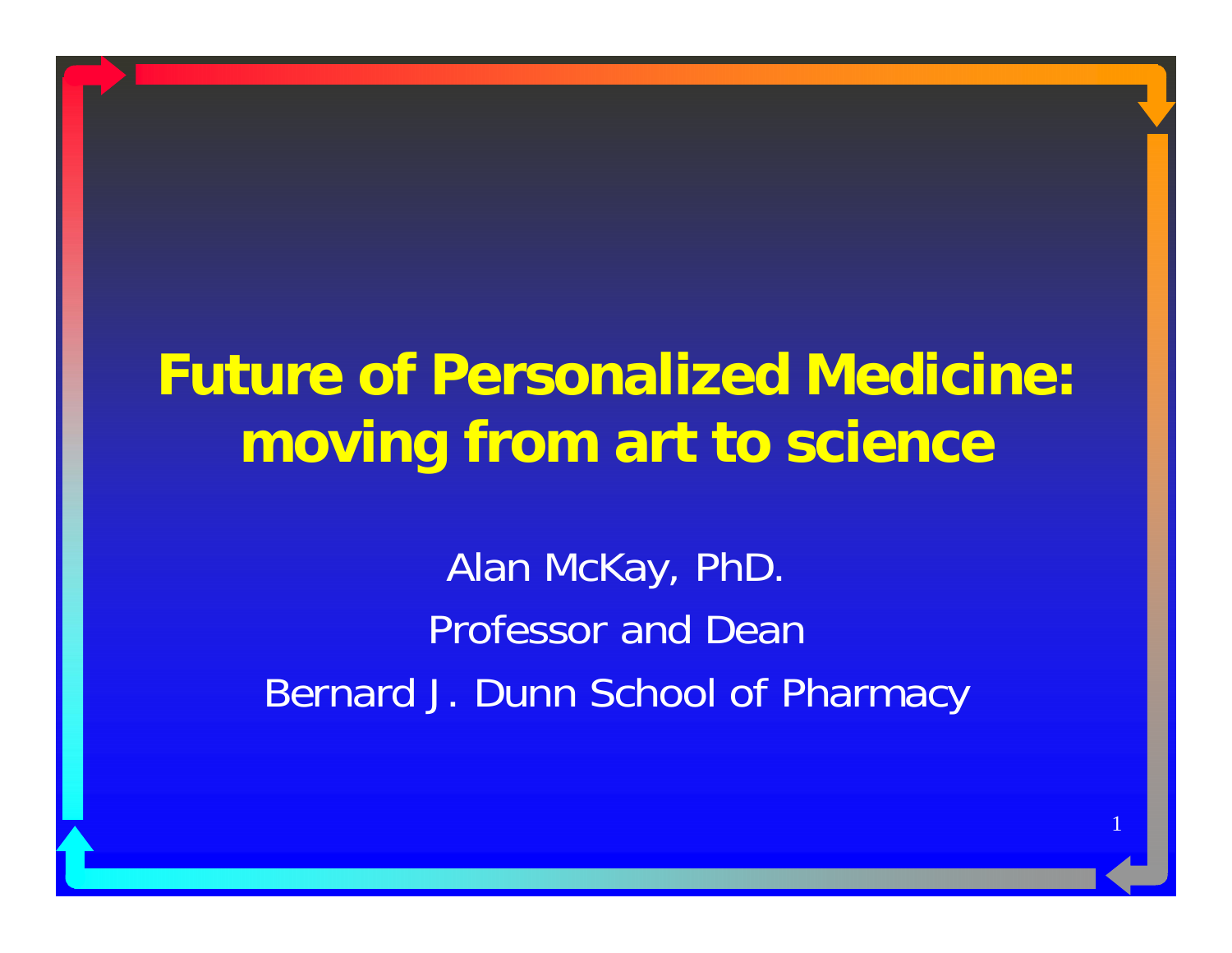#### **If it were not for the great variability among individuals, medicine might as well be a science and not an art.**

Sir William Osler (1892)



 $\overline{2}$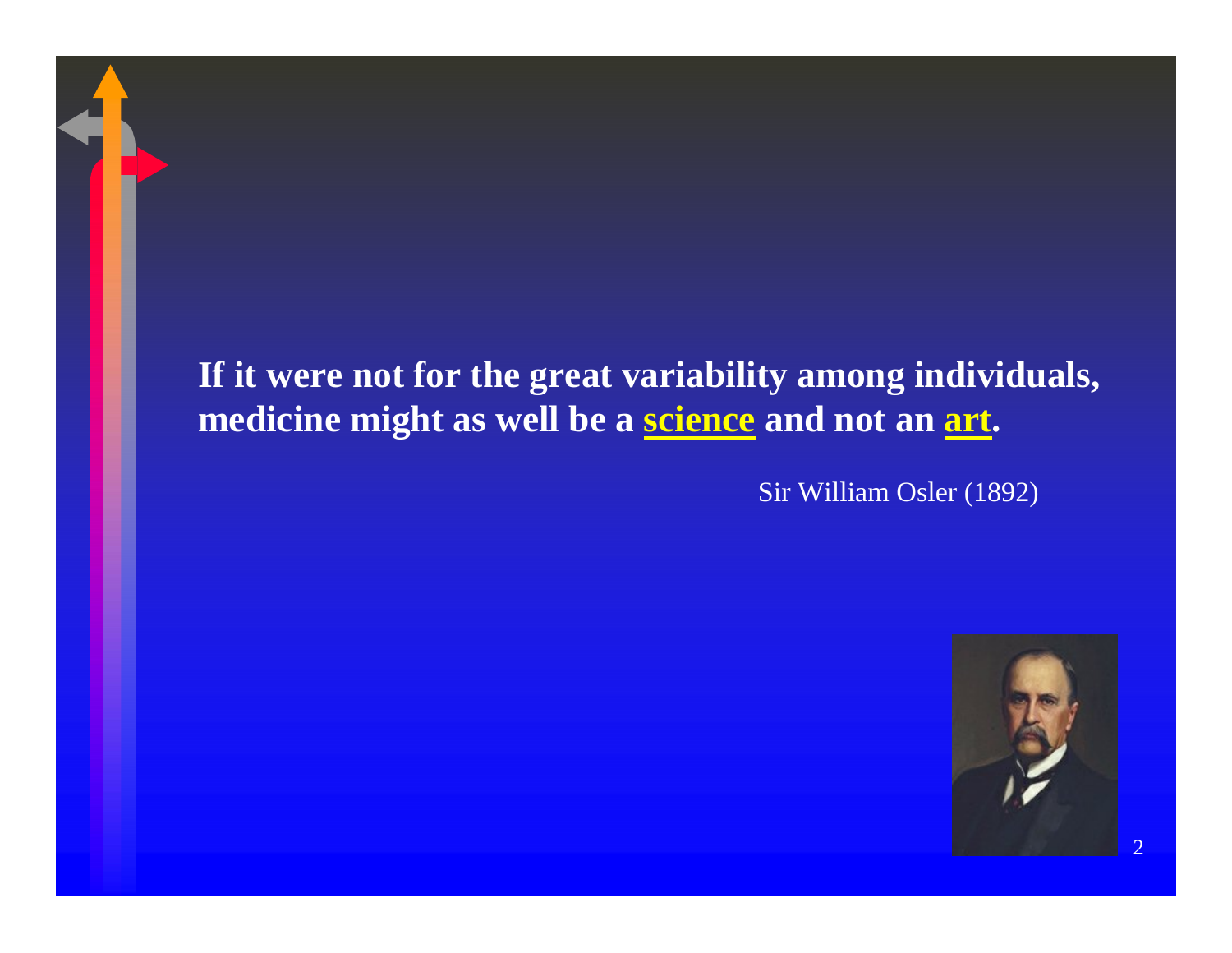## **Age-adjusted Death Rate for Prostate Cancer (per 100,000)**



**Source:** Chartbook on Trends in the Health of Americans (2007)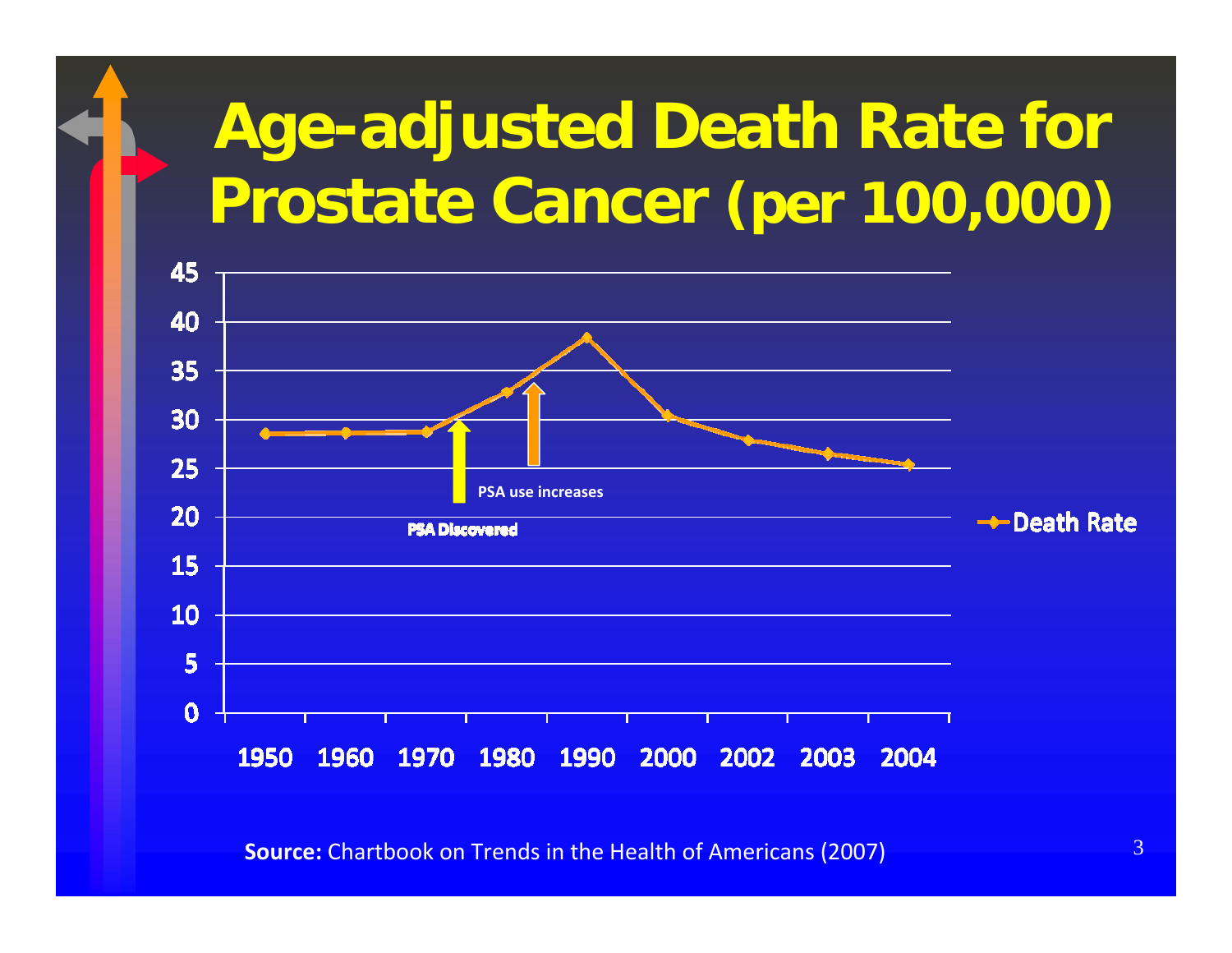## **Pharmacogenomics**

#### **The study of how a patient's genetic makeup affects their response to drugs.**

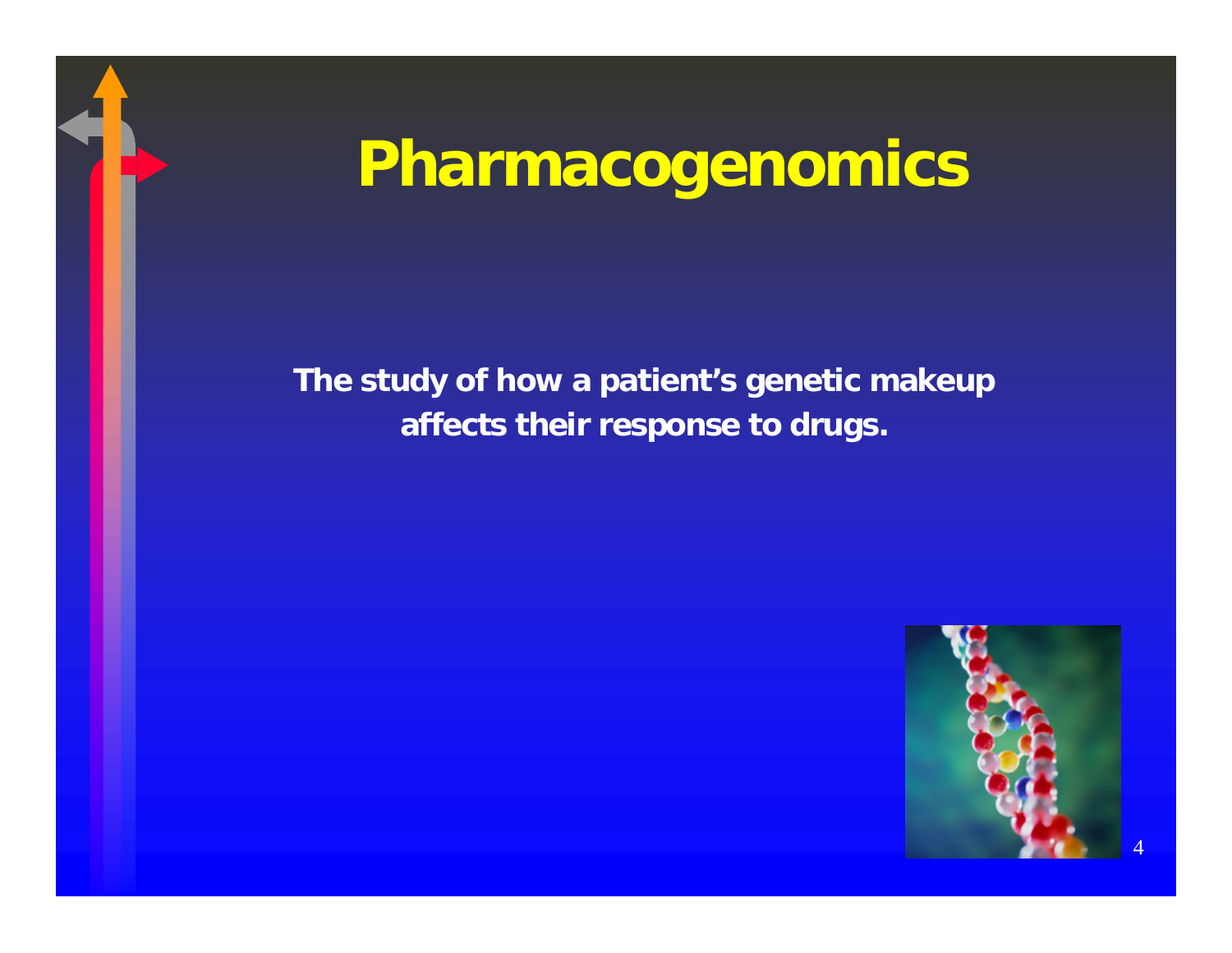## **Evolution of Pharmacogenomics**

- 1. Sequencing of the human genome
- 2. Better genetic testing predicts illness, but does not, in most cases, translate into a cure
- 3. Genetic testing improves the use of existing drugs through better dosing and a reduction in side effects
- 4. Personalized medicine becomes a reality when patient's genetic sequence is matched to drugs created for that specific biomarker

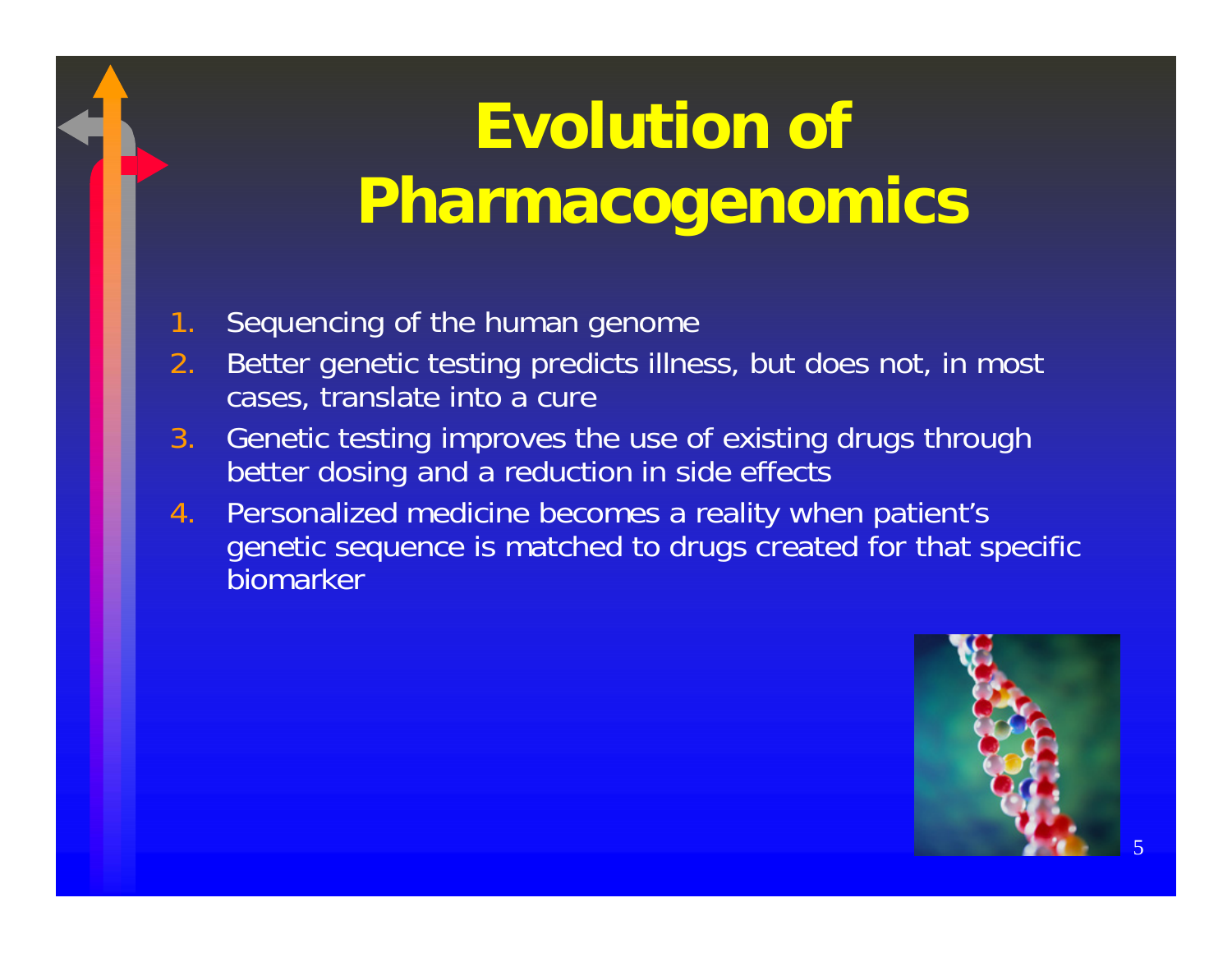

Genetic Testing

Patient databases

Niche product development

Theranostics

Personalized Medicine

Pharmacy in the 21<sup>st</sup> Century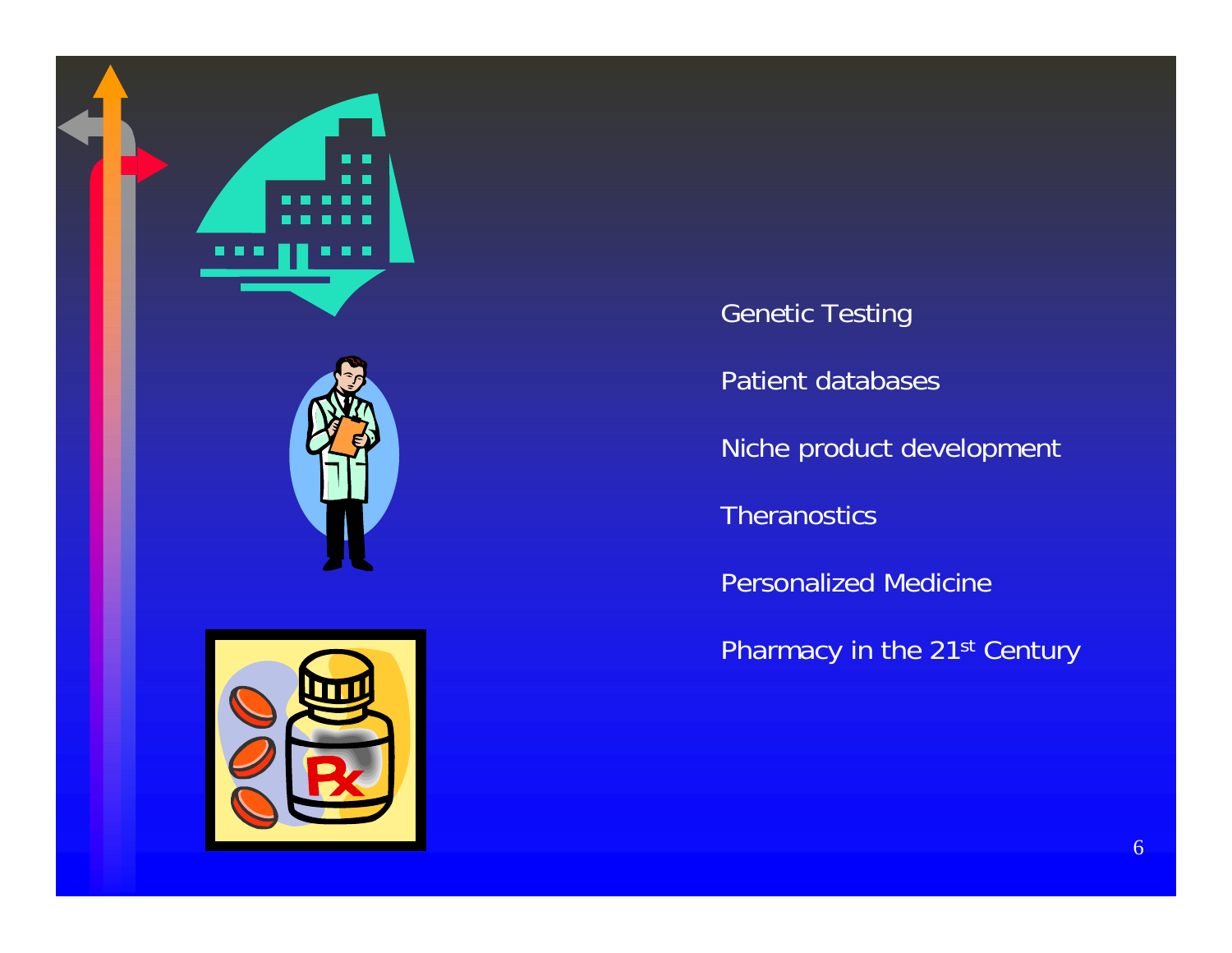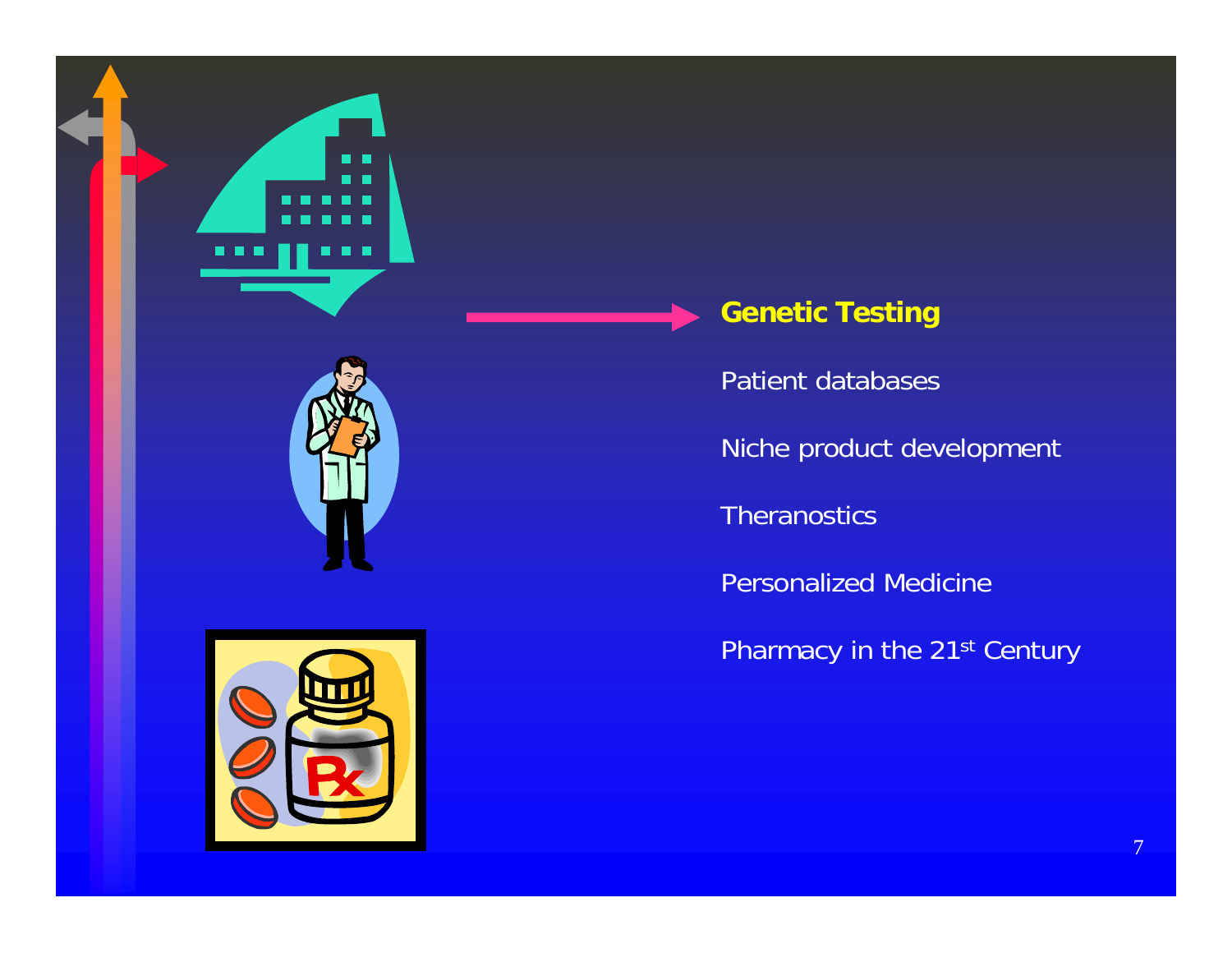### **Growth in Genetic Testing**



**Source:** GeneTests Database (2005)/www.genetests.org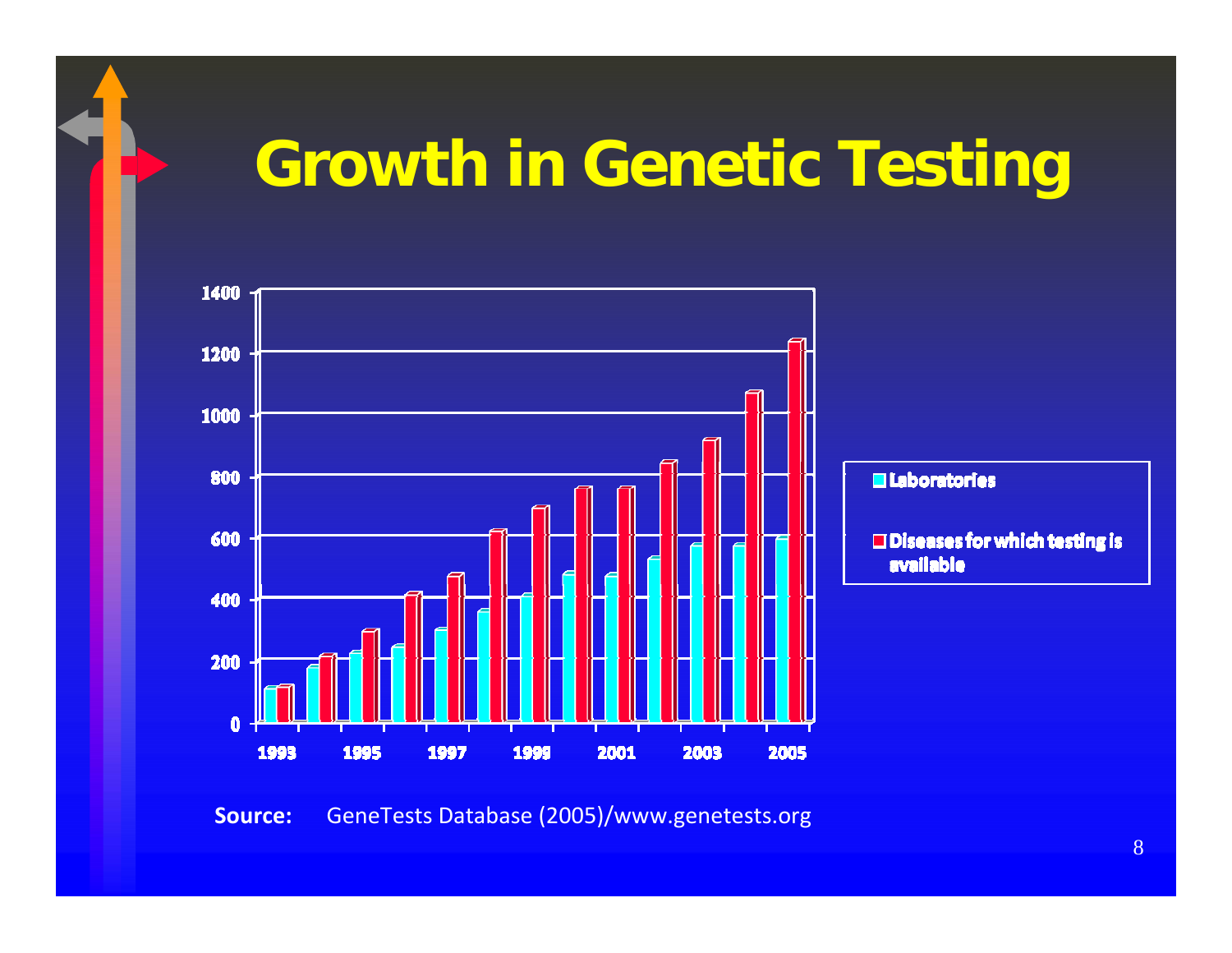## **Genetic Testing**

- Ethical dilemma Pre-implantation Genetic Diagnosis
- •Genetic Profiling
- $\bullet$ Privacy and Confidentiality
- •Test variability
- •Cost

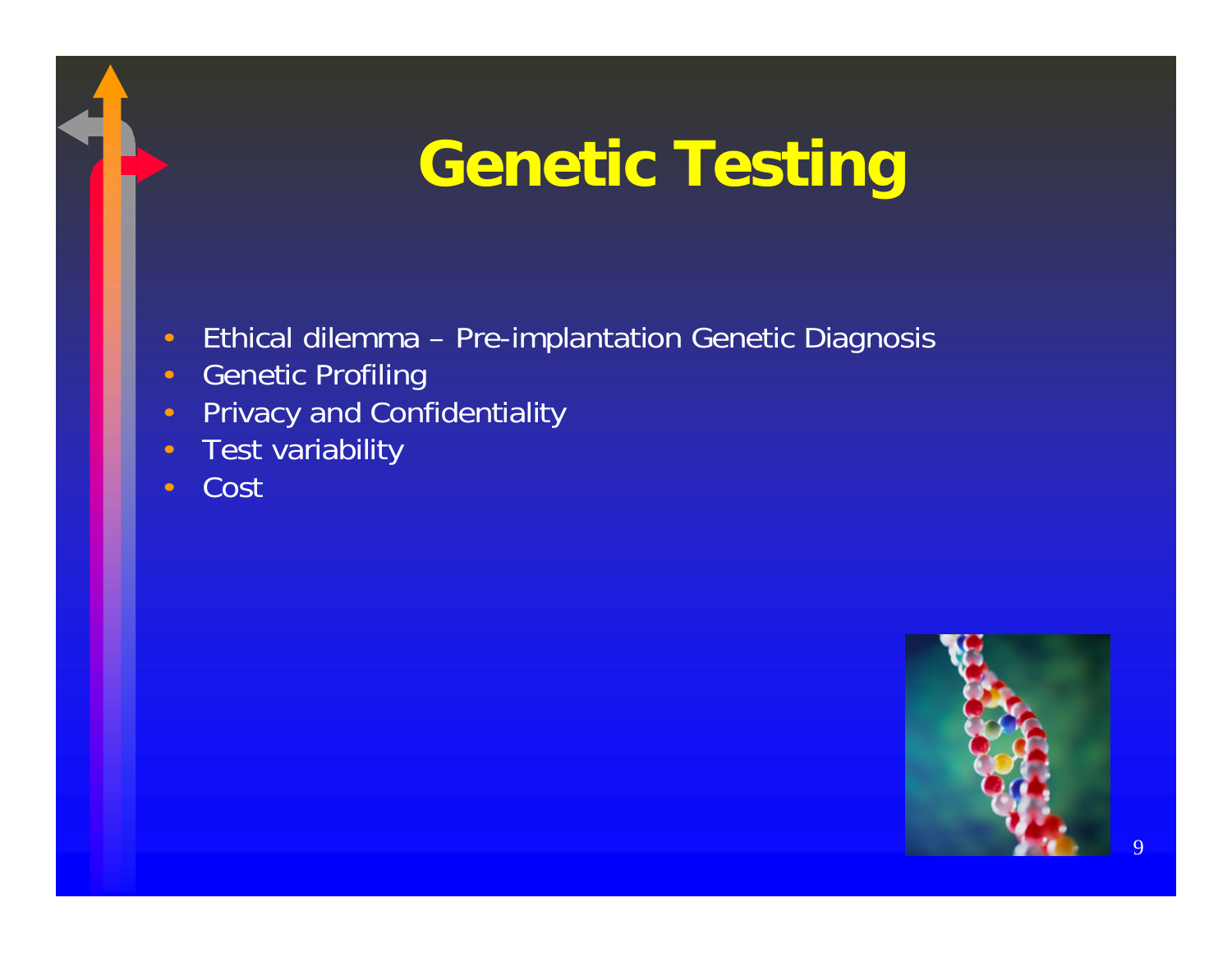# **Pre-implantation Genetic Diagnosis**

- Screening for genetic defects (PKU)
- •Gender selection – 42%
- •Creating children with disabilities – 3%

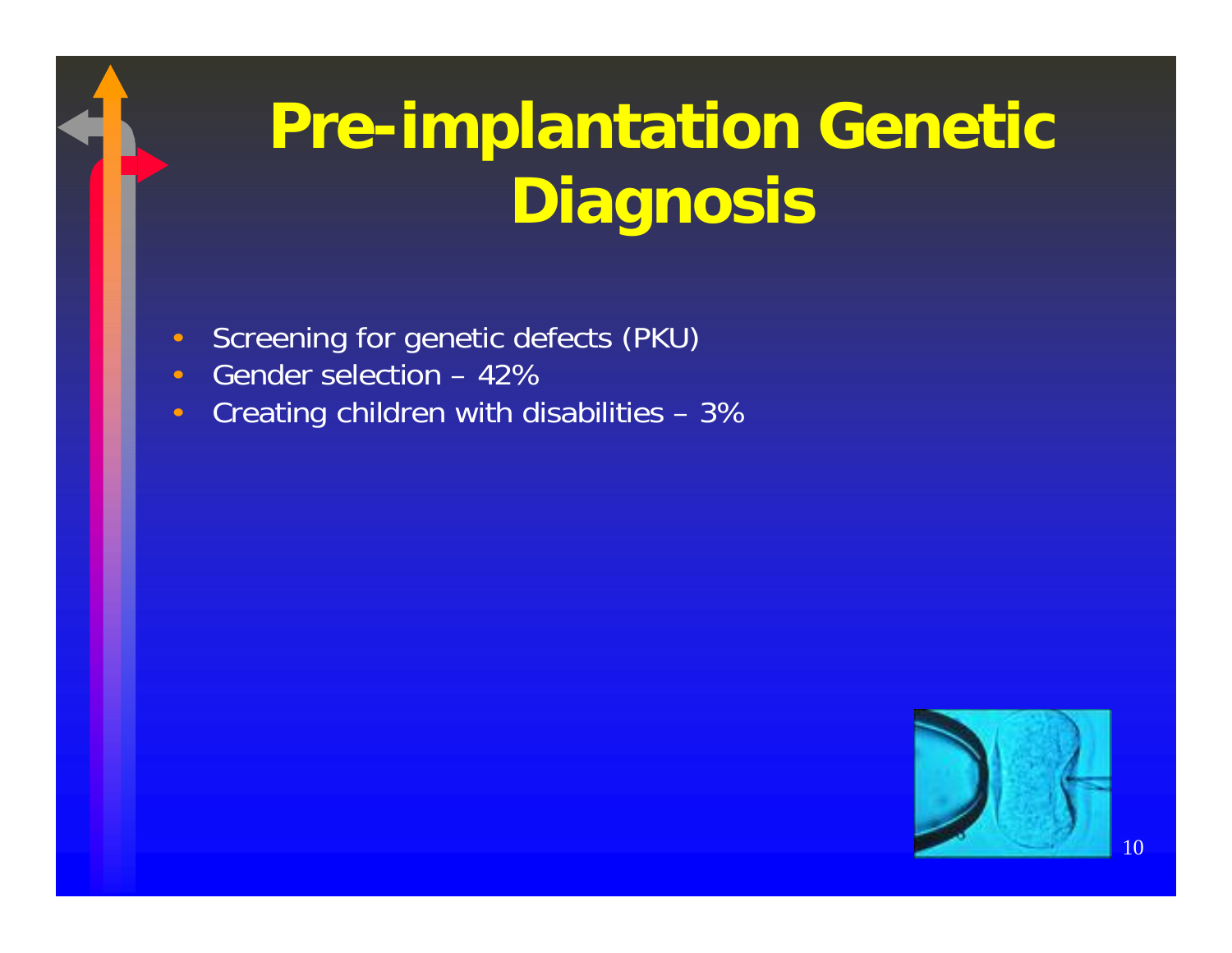## **Genetic Profiling**

- •Provide information but no cure
- •Raise concerns over disease that may not develop
- •Increase financial risk
- Limit lifestyle options (e.g. marriage)
- Rationing of testing to those with most serious diseases or who can pay

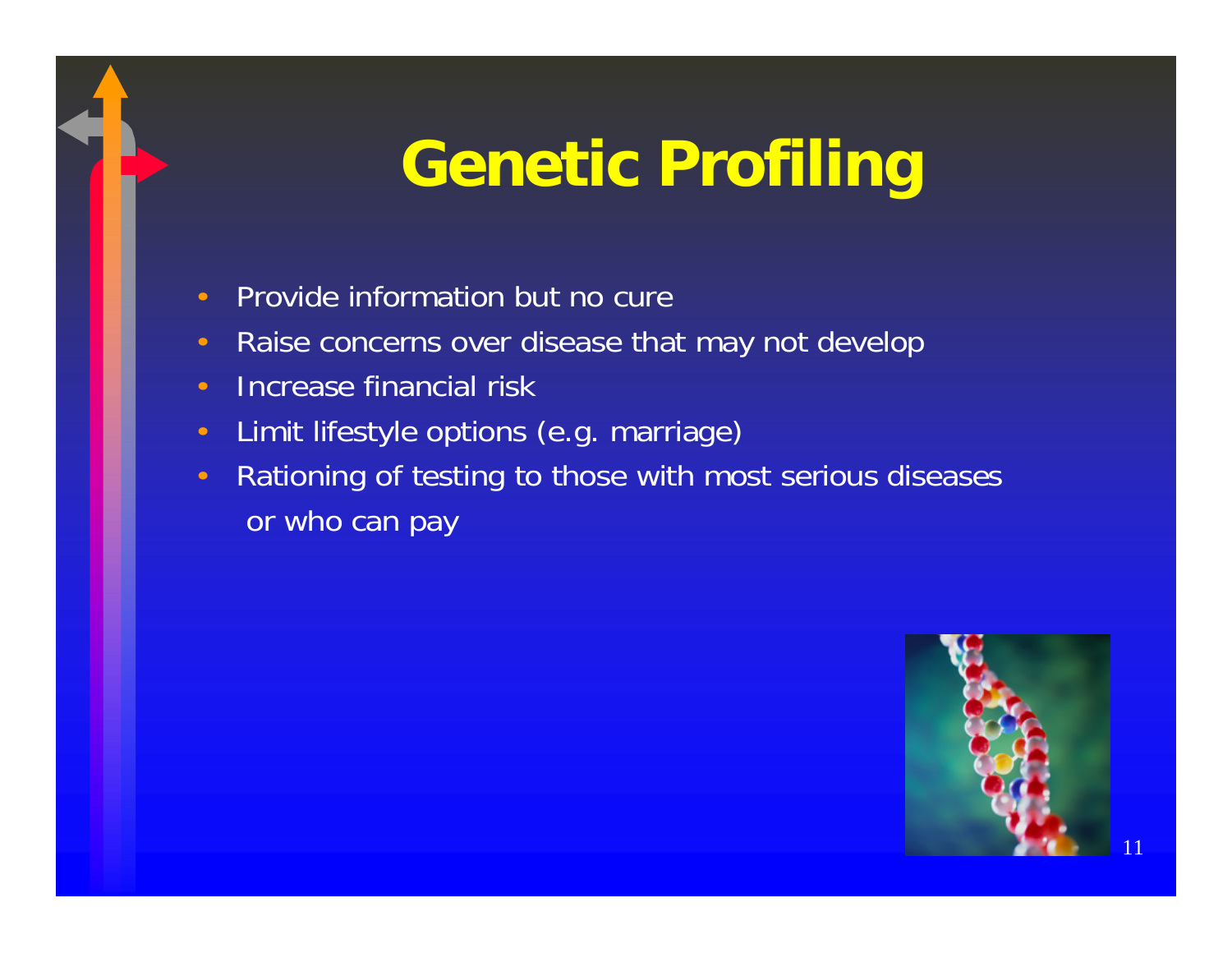## **Gene and Disease Associations**

#### **Diseases**

- •Breast Cancer
- •Prostate Cancer
- Diabetes
- **Lupus**
- Alzheimer's
- Rheumatoid Arthritis

#### **Other**

- Behavioral disorders
- $\bullet$ Response to medications

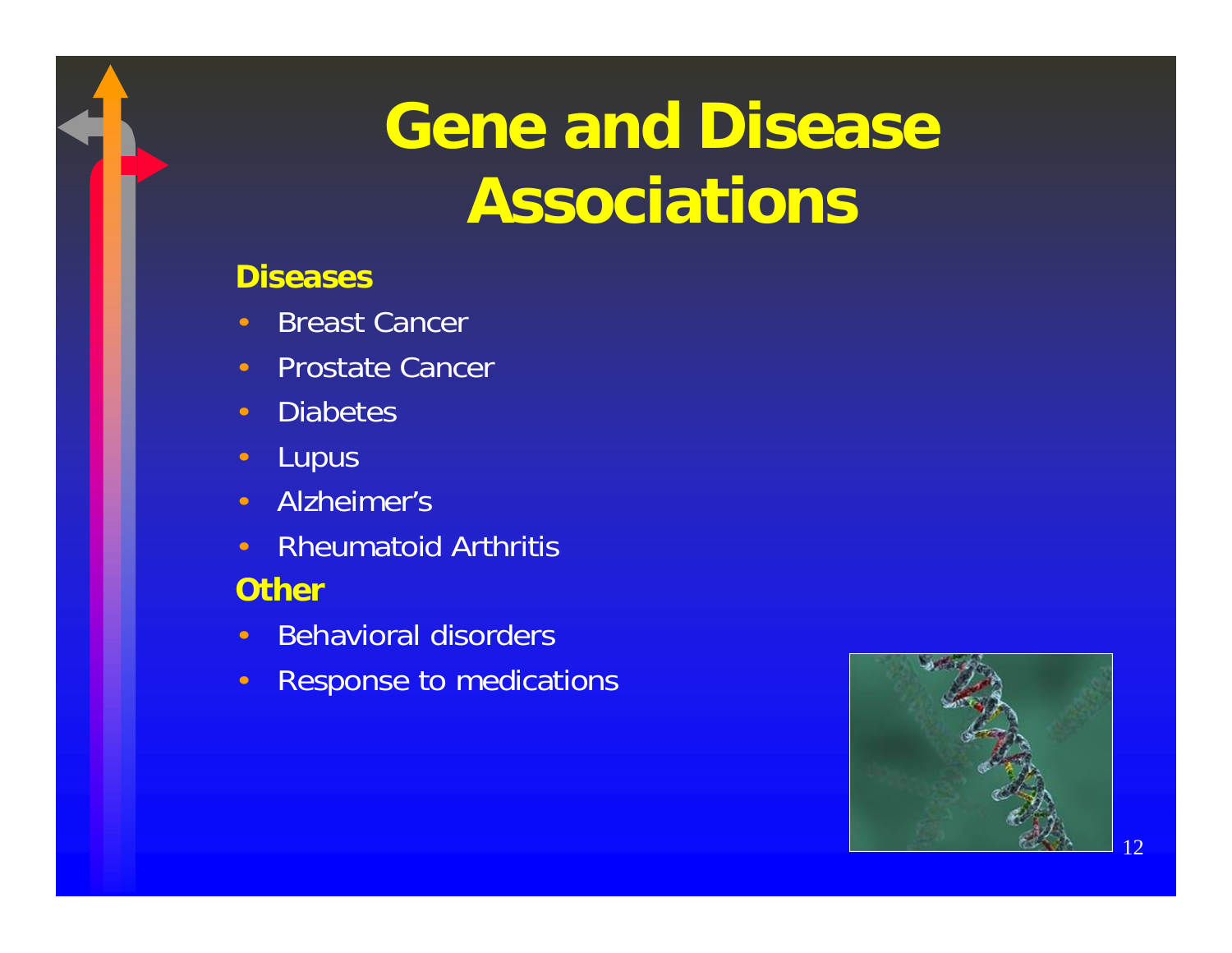### **Privacy and Confidentiality**

Some people may choose not to use their insurance to pay for testing because the results of a genetic test can affect a person's health insurance coverage. Instead, they may opt to pay **out-of-pocket** for the test. People considering genetic testing may want to find out more about their state's privacy protection laws before they ask their insurance company to cover the costs.

> Genetics Home ReferenceNational Institute of Health(http://ghr.nlm.nih.gov/)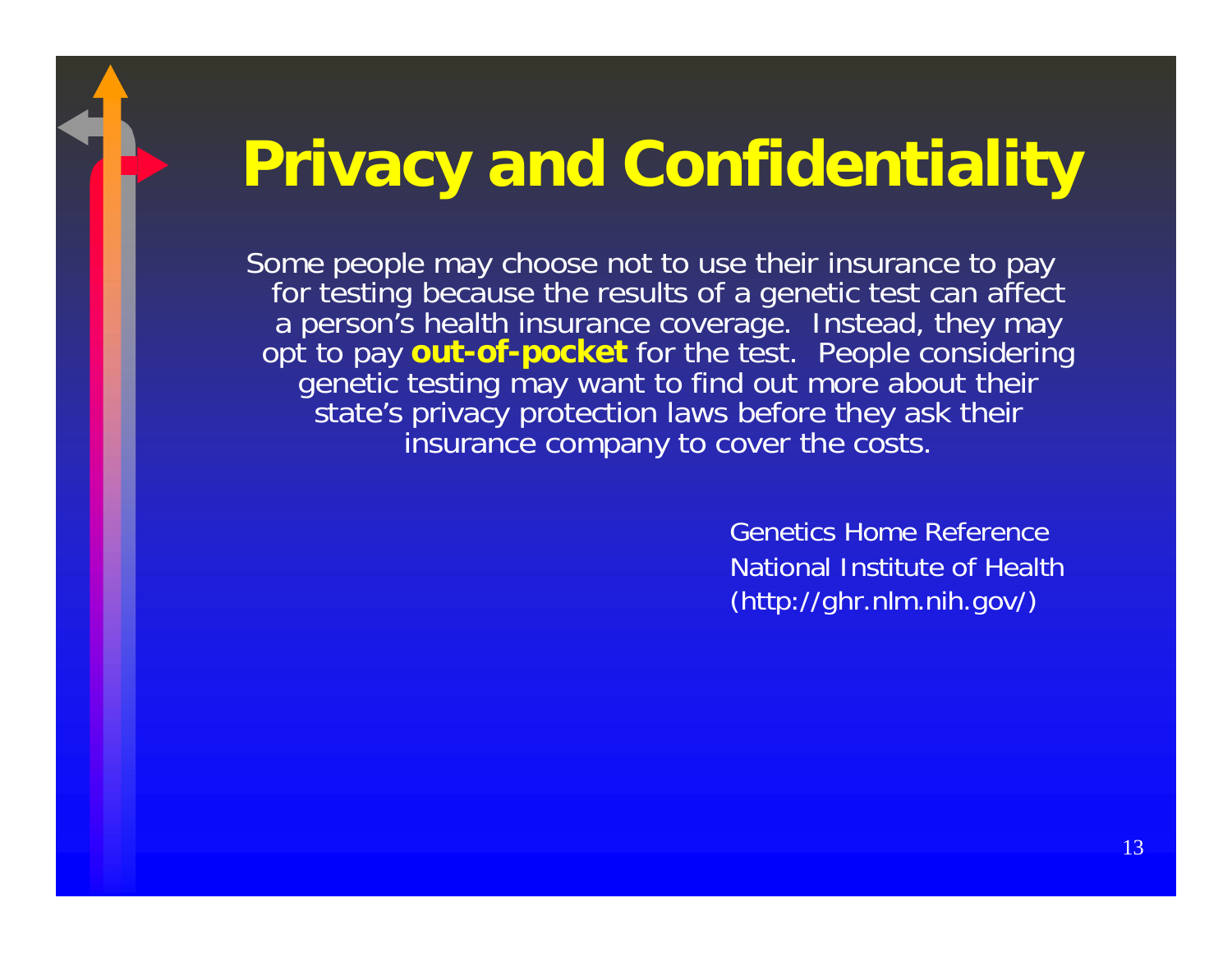## **in vitro diagnostic multivariate index assays**

- • It is estimated that 60 – 70% of medical decisions involve a diagnostic test
- September 2006, FDA proposed increased oversight of genetic testing and specifically clinical laboratories
- Sets the stage for FDA to regulate both drugs and genetic tests (devices)
- • Regulation would cover the proprietary software (algorithm) that drives the analysis
- •**Home Brew** (consumer diagnostics)

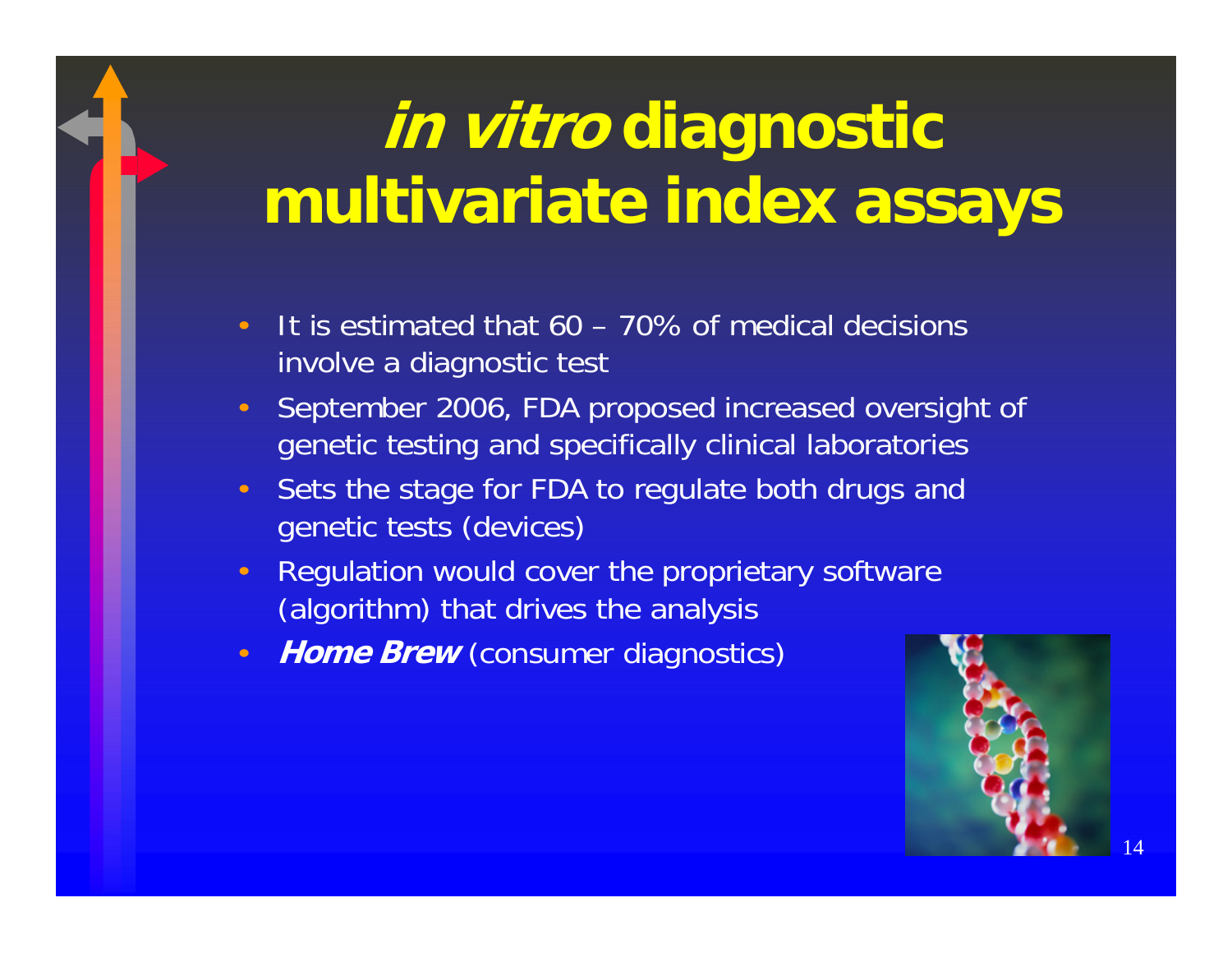### **Test Variability**

#### **Centers for Medicare and Medicaid (CMS)**

Could require proficiency testing under CLIA but has declined to do so.

#### **Federal Trade Commission (FTC)**

Has the power to punish companies for making false claims has some power over the genetic testing market but has taken no enforcement actions.

#### $\epsilon$ **Food and Drug Administration (FDA)**

Can regulate tests, but invoking regulatory discretion has elected not to do so for most tests.

MammaPrint ® Test (2/6/07) – recurrence of breast cancer

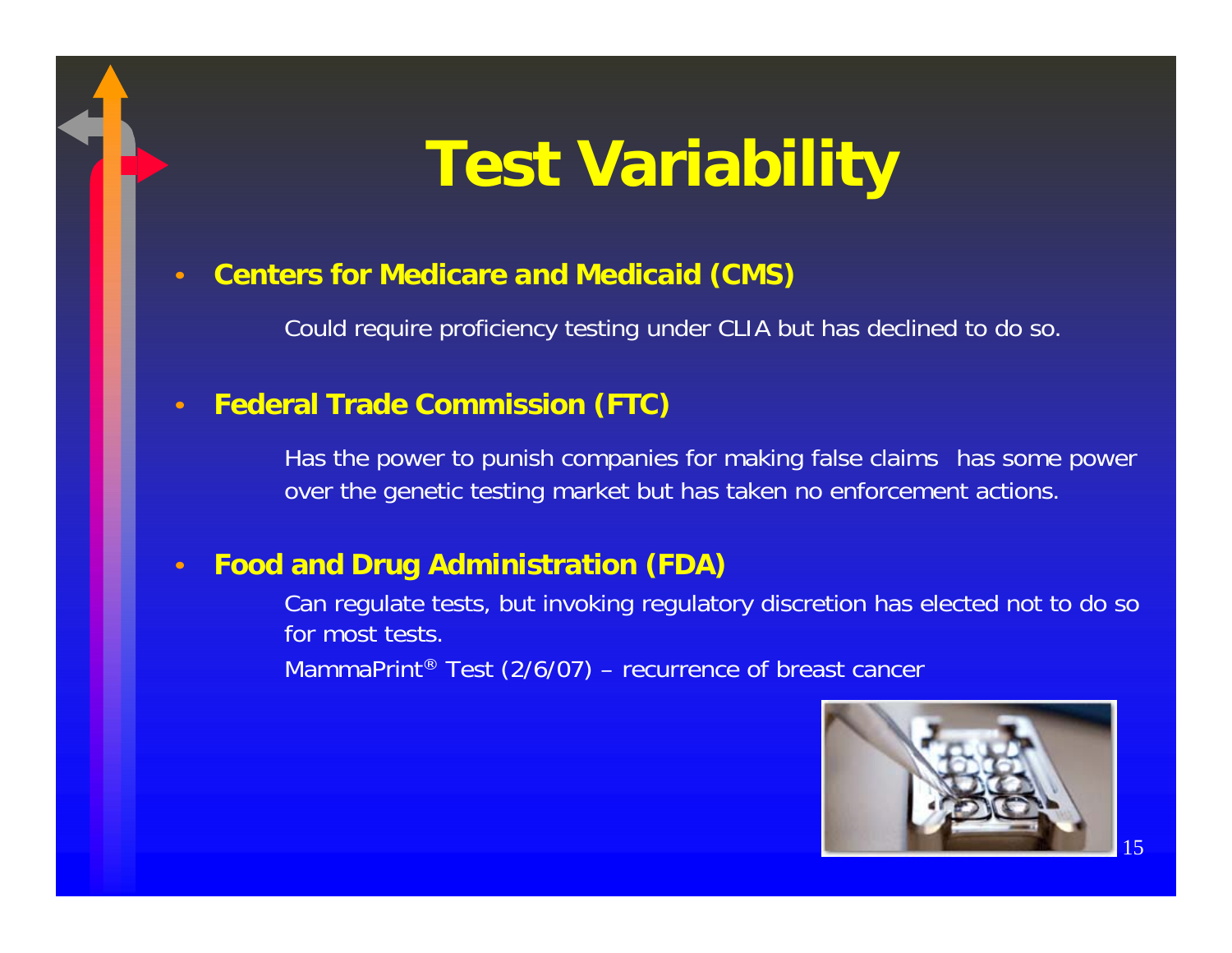#### **Cost**

- • Genetic tests can range from \$ 300 for relatively simple genetic screen to over \$ 20,000 for highly complex diagnostic tests. Mapping an entire human genome can cost millions
- Oncotype DX tests cost \$ 3,460/test
- X-prize in space flight won by Burt Rutan in 2004
- X-prize in genomics designed to reduce cost and improve speed of genetic testing

**This prize and the resulting technology can help bring about an era of personalized medicine.**

> Steven Hawking Author of A brief history of time and a victim of ALS

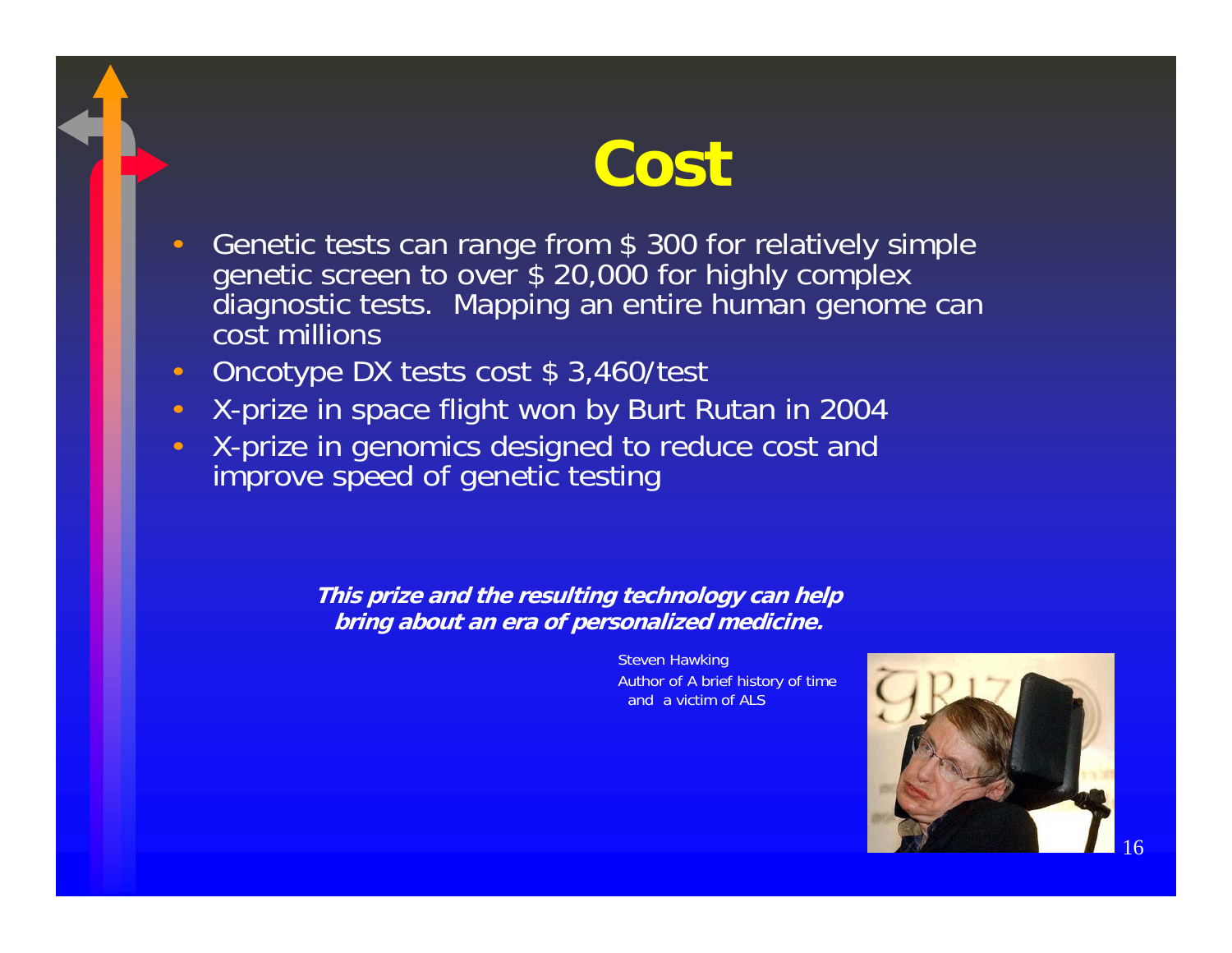## **Recent Mergers and Acquisitions**

- Worldwide the In Vitro Diagnostics Market is estimated at \$25 Billion
- Growth rate in 2005 was estimated at 4%
- Characterized by increasing M & A activity
	- ¾Thermo acquired Fisher Diagnostics (11/9/06)
	- ¾Illumina acquired Solexa (11/13/06)
	- ¾ Siemens acquired Bayer's Diagnostic (1/1/07)
	- ¾ GE acquired Abbott's Diagnostic (1/19/07)
	- ¾Roche Diagnostics/Protedyne Agreement (1/24/07)

**Source:** Burill, G. S., Biotech 2007 - Life Sciences: A global transformation (March 2007)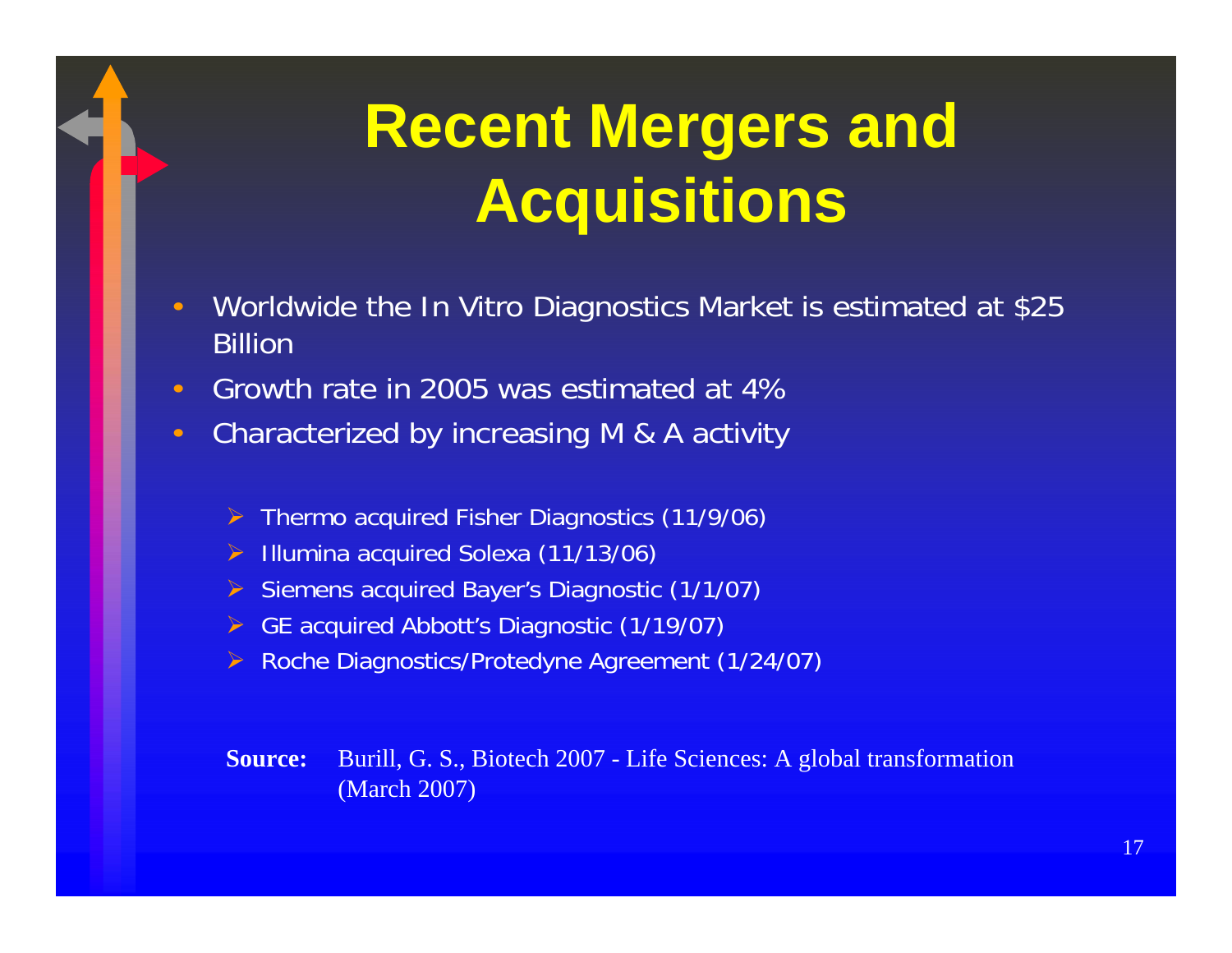



#### Genetic Testing

#### **Patient databases**

Niche product development

Theranostics

Personalized Medicine

Pharmacy in the 21<sup>st</sup> Century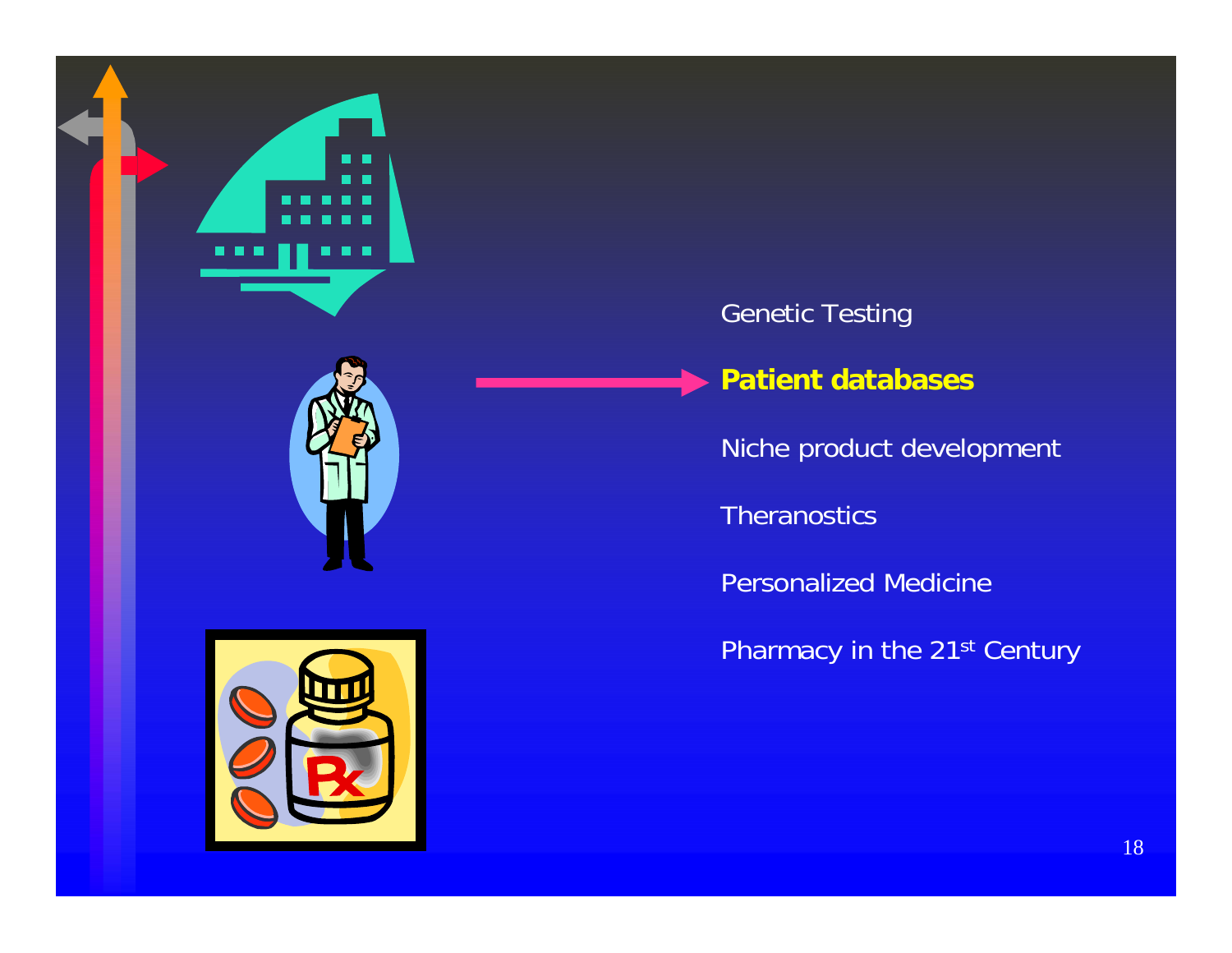### **Patient Databases**

- •DNA – forensic evidence
- •Military – casualty identification
- $\bullet$  Pharmaceutical Industry
	- High-throughput screening
	- Biobanks DNA materials from previous clinical trials and targeted subgroups
- •Simulated clinical trials

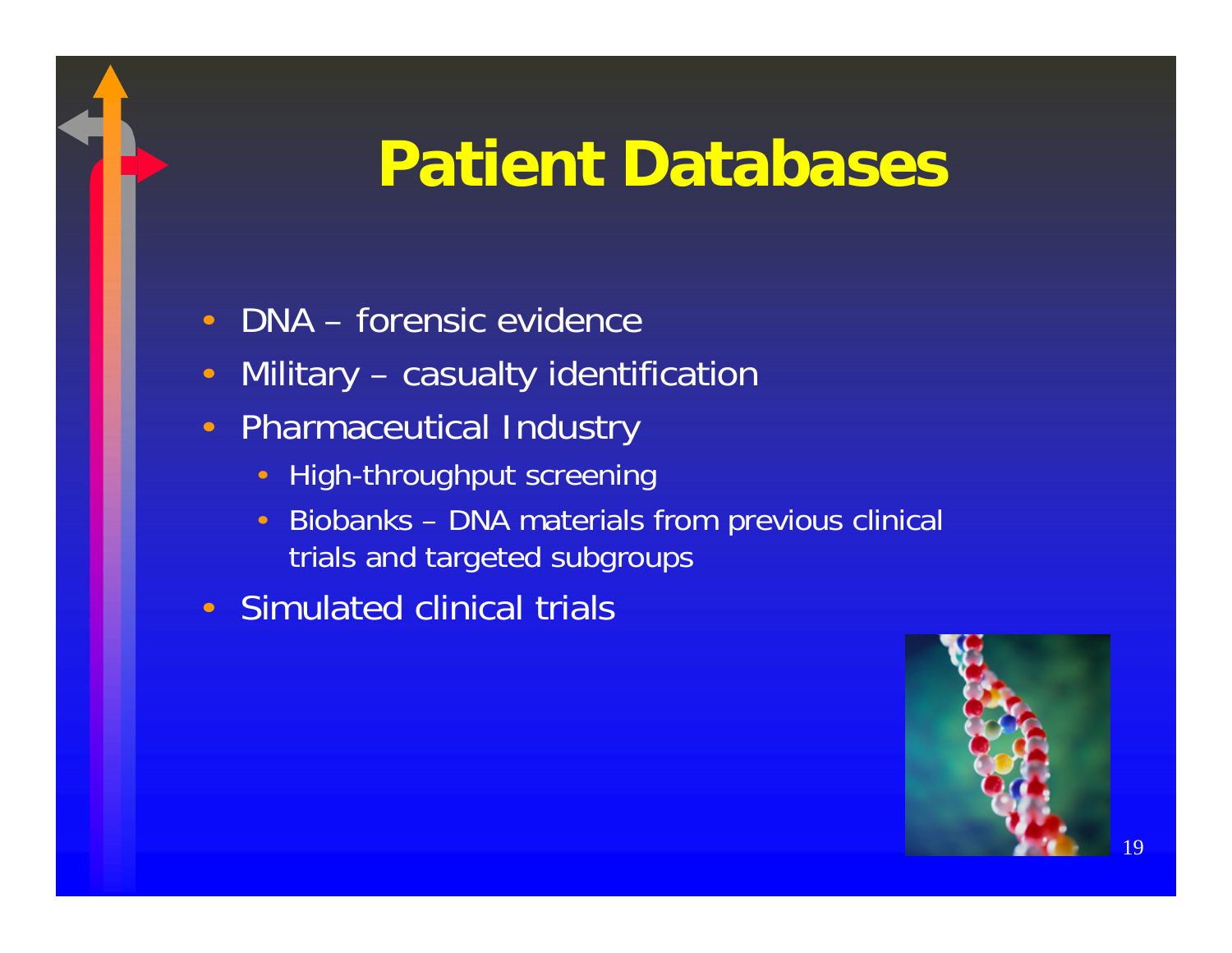

Genetic Testing Patient databases **Niche product development**

Theranostics

Personalized Medicine

Pharmacy in the 21<sup>st</sup> Century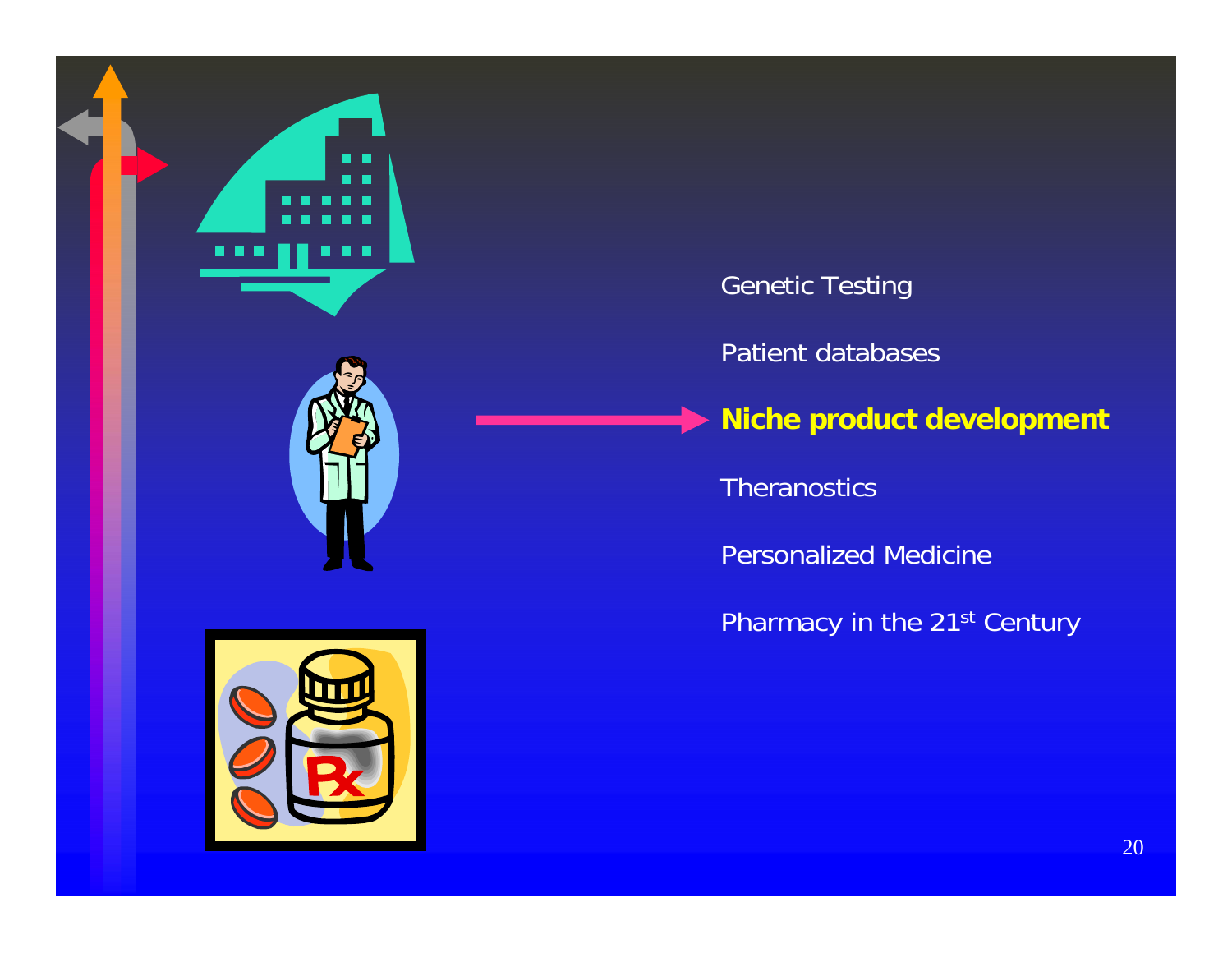### **State of the Industry**

- Research and Development (R&D) costs increased **147%** between 1993 – 2004
- Productivity approved new drug applications increased **38%** and has been generally declining since 1999
- Innovation only 38% of approved drugs were for totally New Molecular Entities (NME)

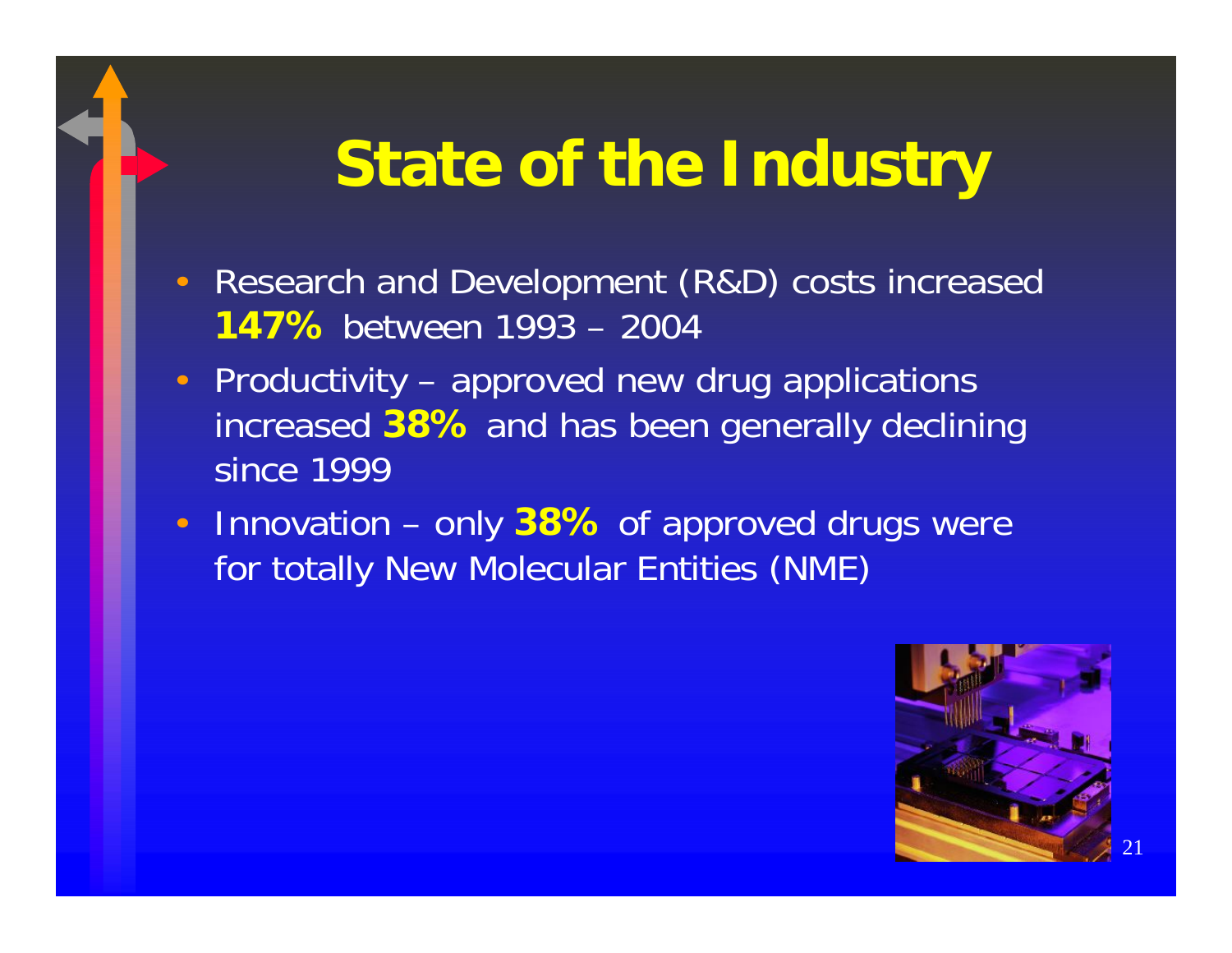### **Niche Product Development**

- Vioxx  $\circ$ blockbuster with problems
- $\bullet$ • Herceptin<sup>©</sup> and Gleevec  $\circledcirc$ new generation
- $\bullet$ 25 pharmacogenomic drugs before FDA
- •Cost is the determinate of niche products
- $\blacksquare$ The balance may shift gradually but as validated bio-markers and genetic tests grow shift may become more pronounced

| Pro                            | Con                              |
|--------------------------------|----------------------------------|
| Blockbusters generate revenue  | Recalls, for known toxicity, can |
| even if the drug doesn't work  | be very, very expensive          |
| New genetic diagnostics can    | Company may not own              |
| rescue discarded drugs         | diagnostic test                  |
| May lead to shift of life      | <b>Uncertain regulatory</b>      |
| threatening disease to chronic | environment                      |

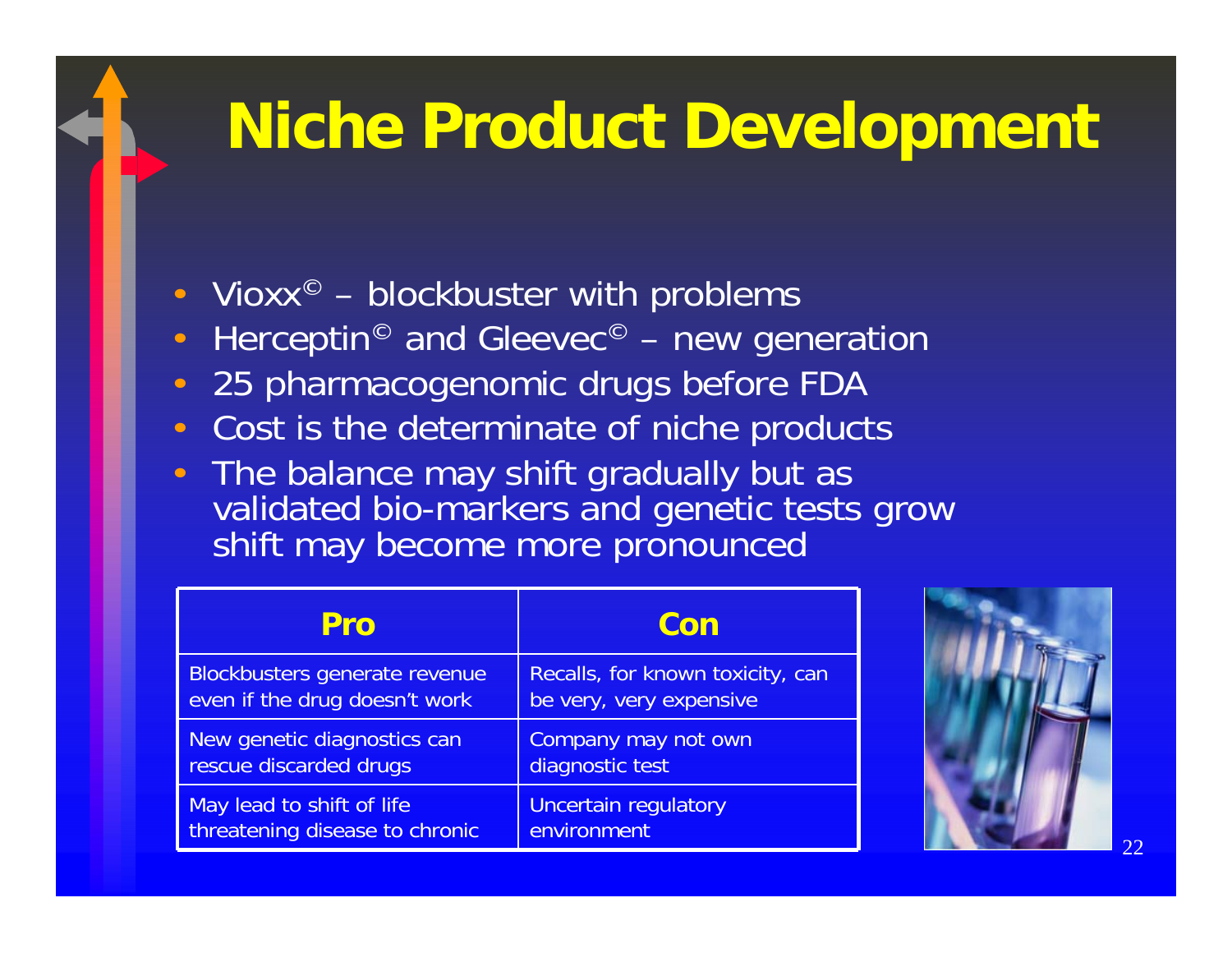#### **New Biotech Drugs and Vaccines**



**Source:** BIO 2005-2006 Guide to Biotechnology, Biotechnology Industry Organization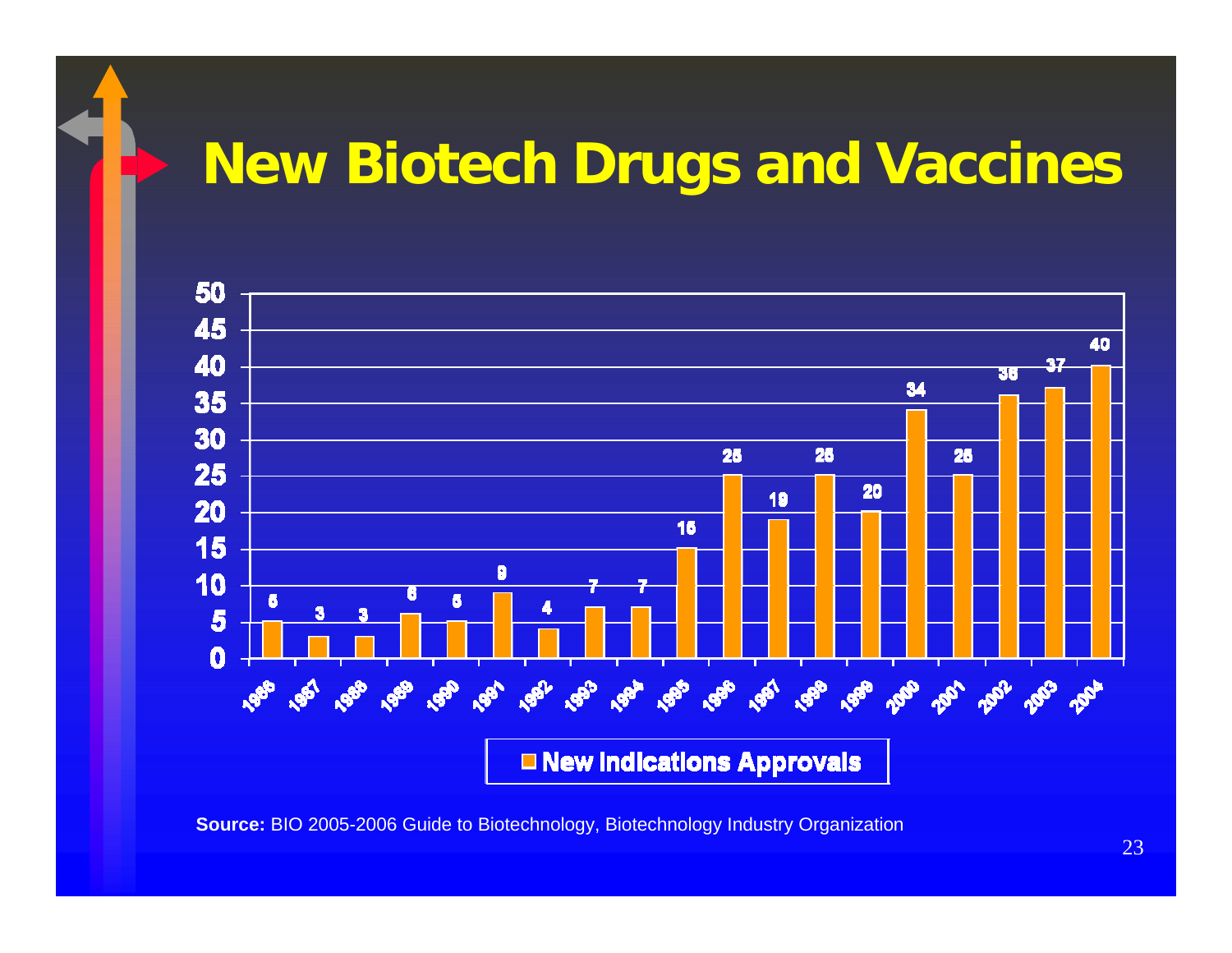

Genetic Testing

Patient databases

Niche product development

#### **Theranostics**

Personalized Medicine

Pharmacy in the 21<sup>st</sup> Century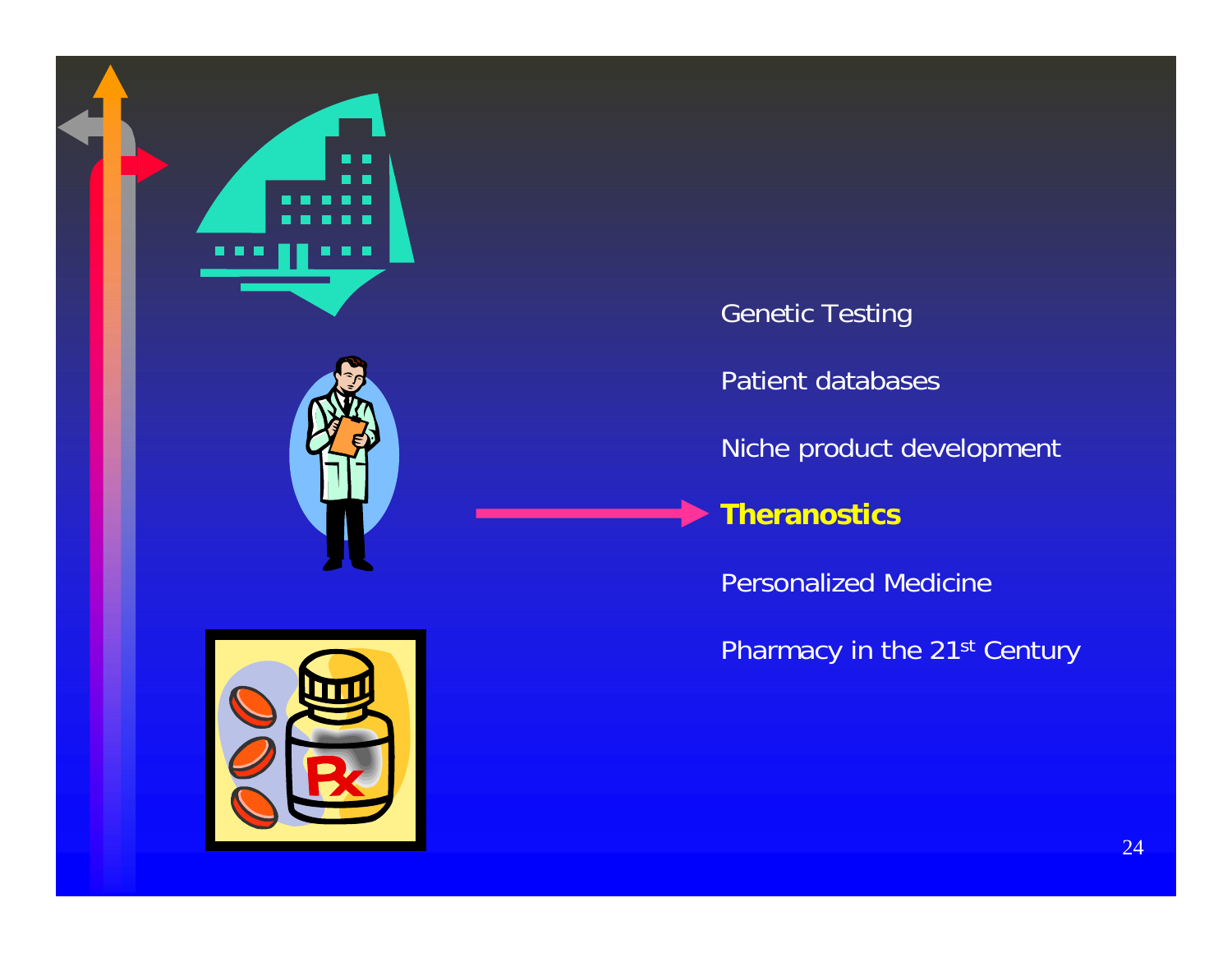#### **Theranostics**

- • Theranostics is the use of diagnostic testing to identify the disease, select the treatment regimen and monitor the outcome (using the same diagnostic)
- $\bullet$  Ideally the diagnostic would have been developed parallel to the drug (clinical trials)
- First impact will be in existing drugs and will address adverse drug reactions and toxicity (Warfarin)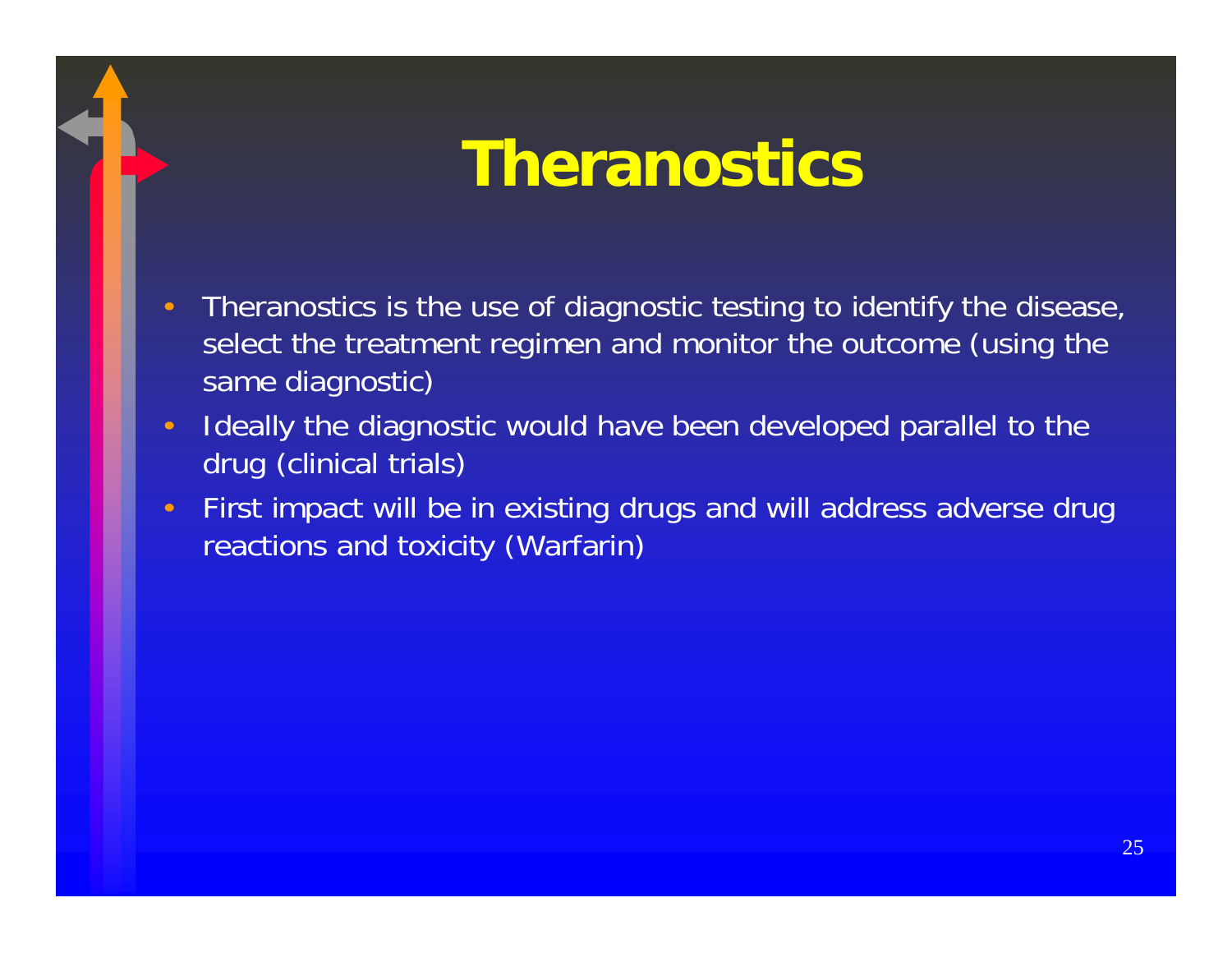### **Warfarin**

- •First marketed as a rat poison in 1948
- Two million patients start taking warfarin each year
- •• Optimal dosing critical – too much can cause bleeding, too little and you get strokes and clots
- Routine genetic testing (\$300) could correctly identify 95% of patient genotypes and 1/3 of those would be variant genotypes
- Management of variant genotypes would reduce bleeds by 85,000 and strokes by 17,000
- Reduced cost of approximately 1.1 Billion annually
- FDA modified dosing recommendation to include warning that a lower initial dose should be considered for patients with certain genetic variations.

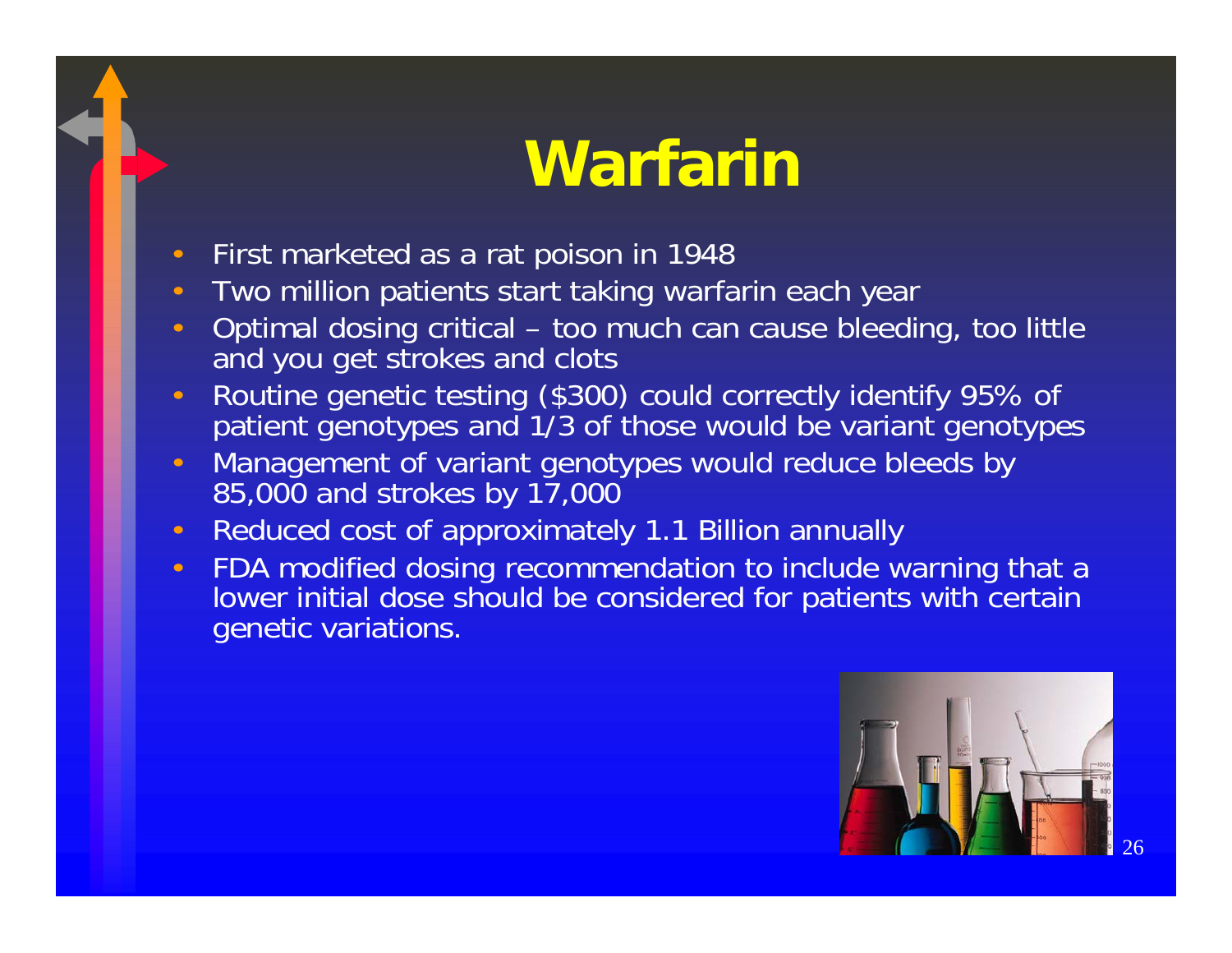## **Herceptin**

- •Widely accepted as the poster child for theranostics
- • Found ineffective in metastatic breast cancer, but highly effective in a sub-population (over-expressing her2/neu genes representing 30% of breast cancer)
- First FDA approved diagnostic/drug combination
- •Similar diagnostic/drug strategies (25 at last count)

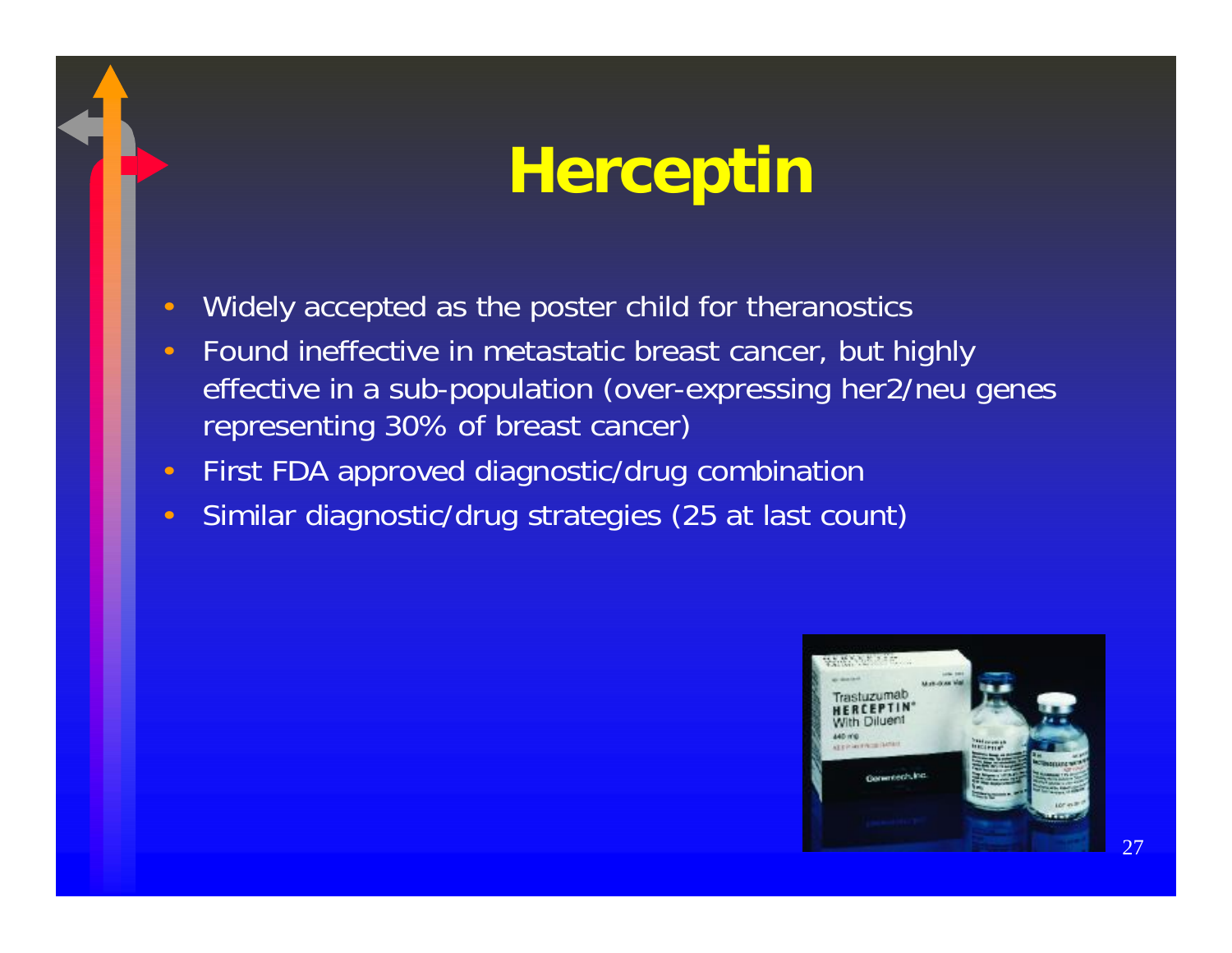## **Herceptin**

- Savings from more focused clinical trial (patient stratification) \$ 35 million
- Additional income from faster (8 versus 12 year) product development - \$ 2.5 billion
- Patient lives saved from more rapid introduction of diagnostic/drug combination – 120,000

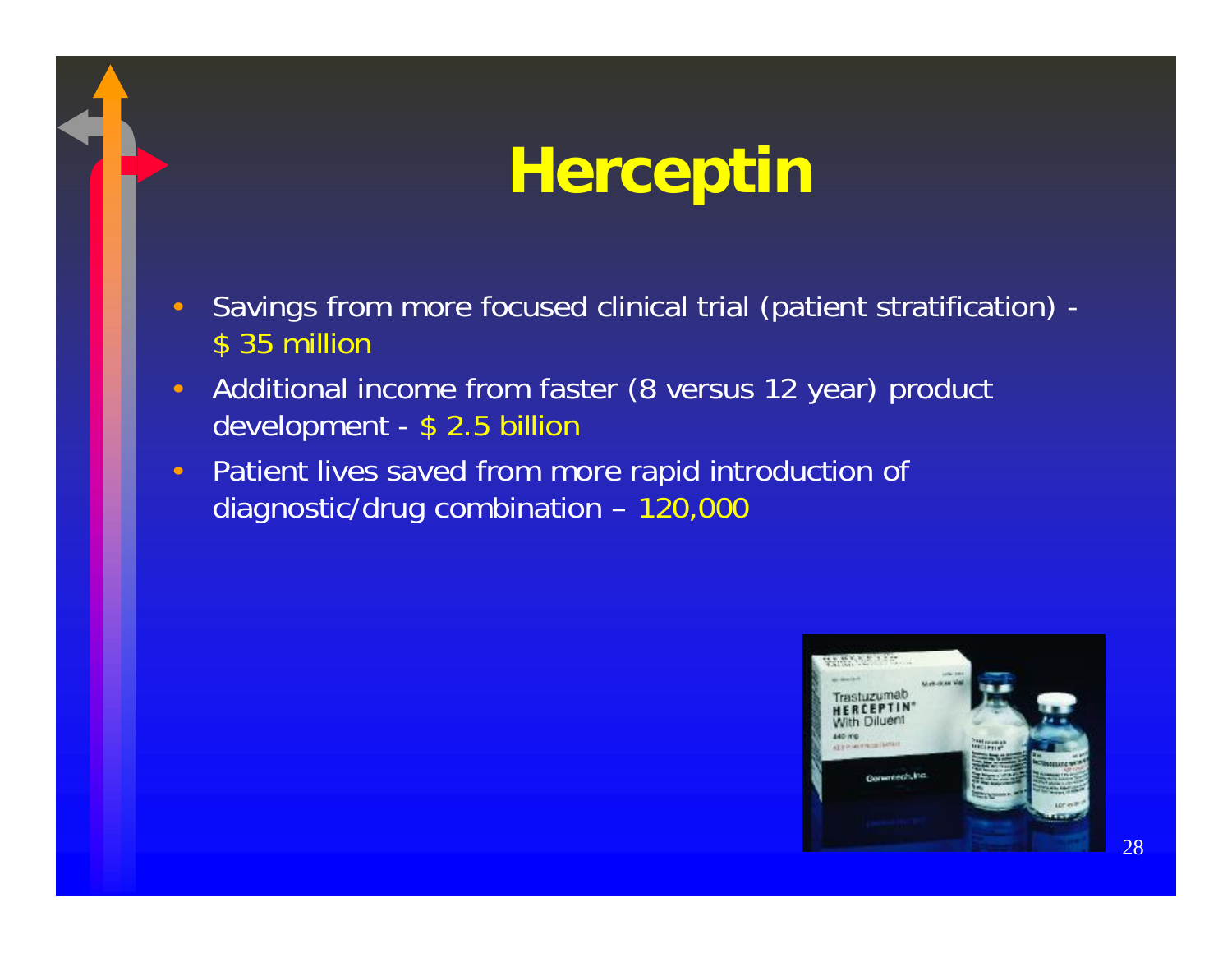## **Biochip Microarrays**

- Biochip microarrays are small glass slides holding up to hundreds of thousands of samples of DNA each targeting a specific gene.
- Can be used to identify
	- •**Diseases**
	- Tumor characteristics (e.g. aggressiveness)
	- Cell mutations
- • Access and cost considerations
	- •\$ 999 – 2,500 per array (50 specific markers)
	- \$ 100,000 250,000 for scanner
	- \$ 350,000 for entire individual's DNA
- $\bullet$ Pathway to personalized medicine

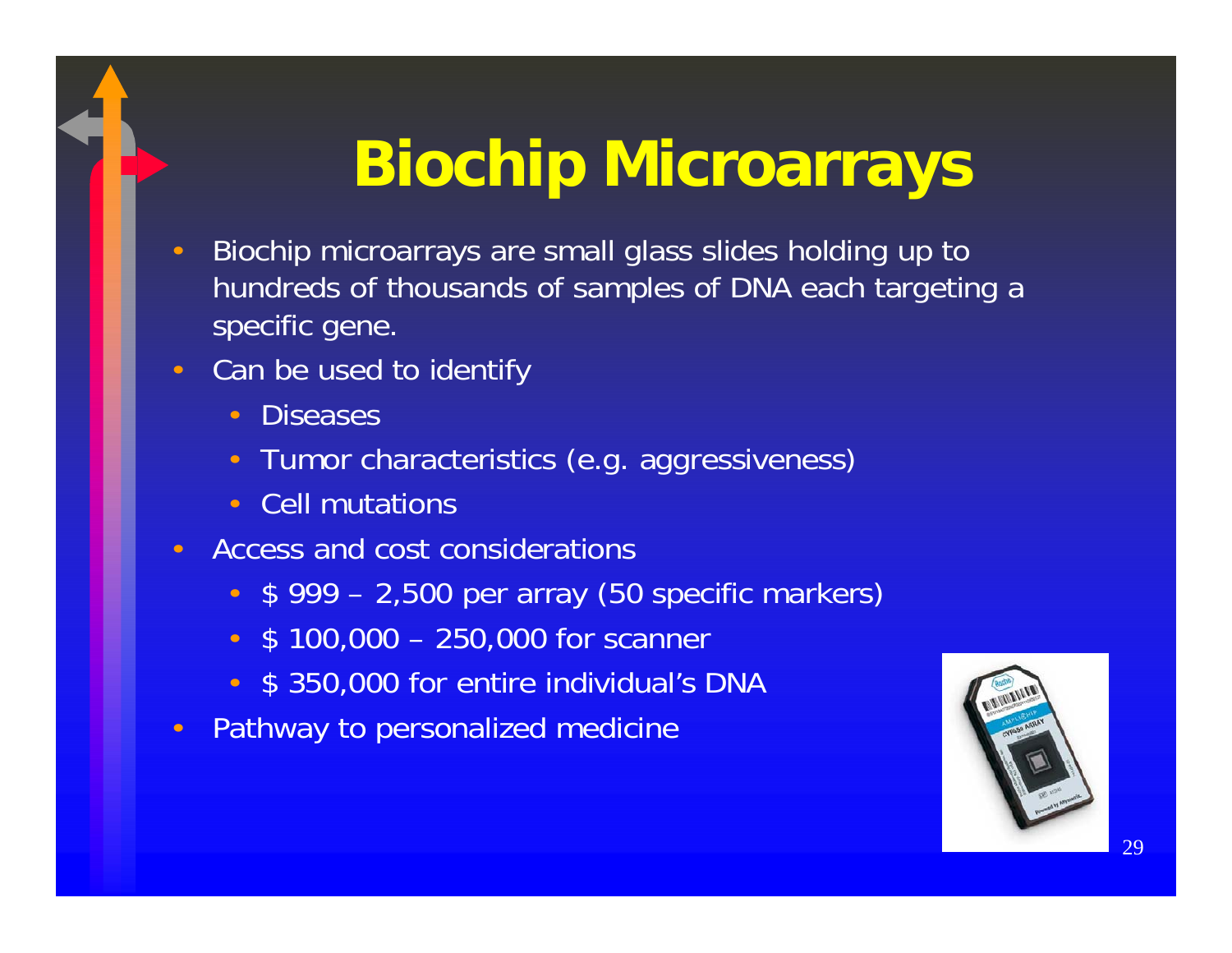

Genetic Testing

Patient databases

Niche product development

Theranostics

**Personalized Medicine**

Pharmacy in the 21<sup>st</sup> Century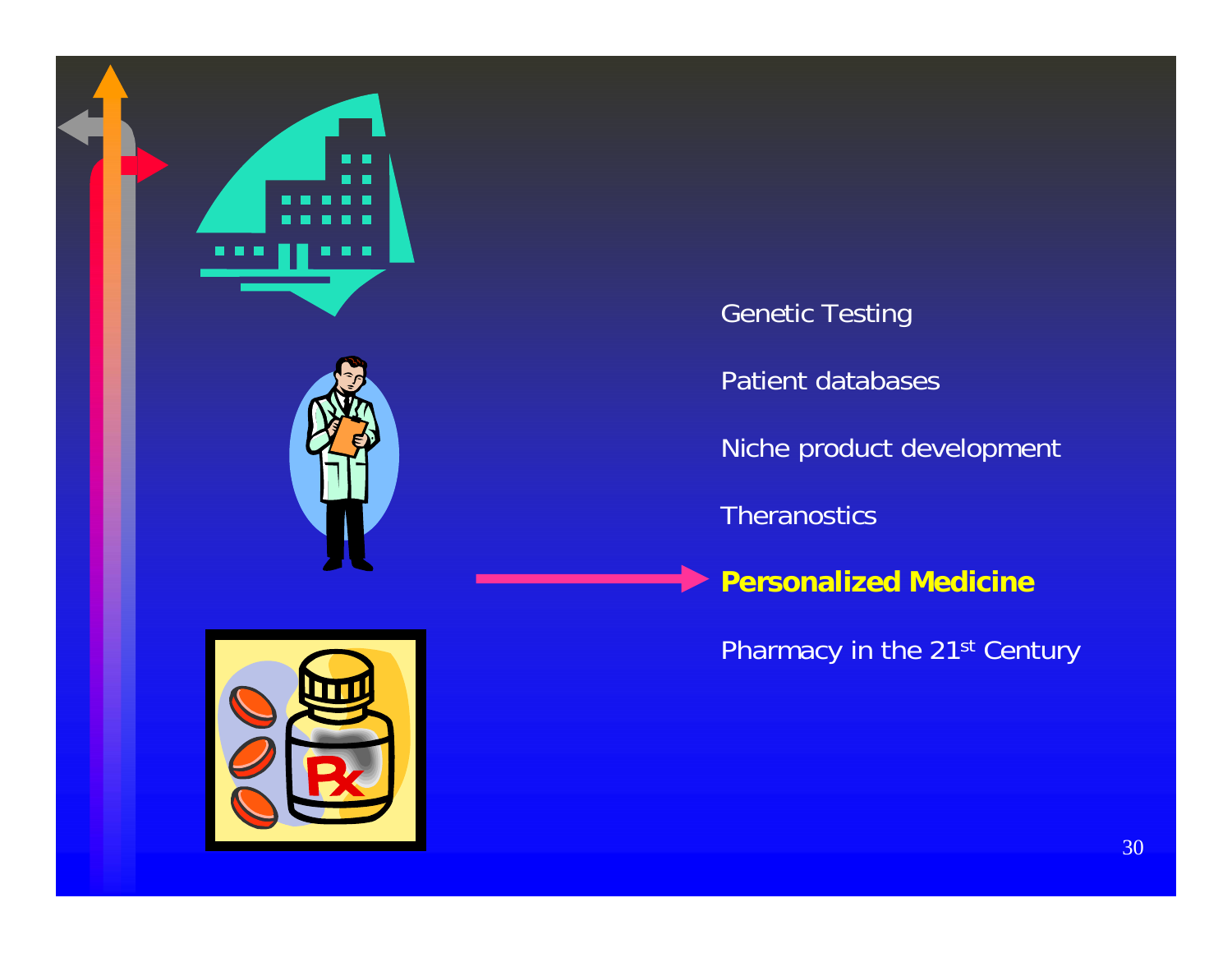### **Personalized Medicine**

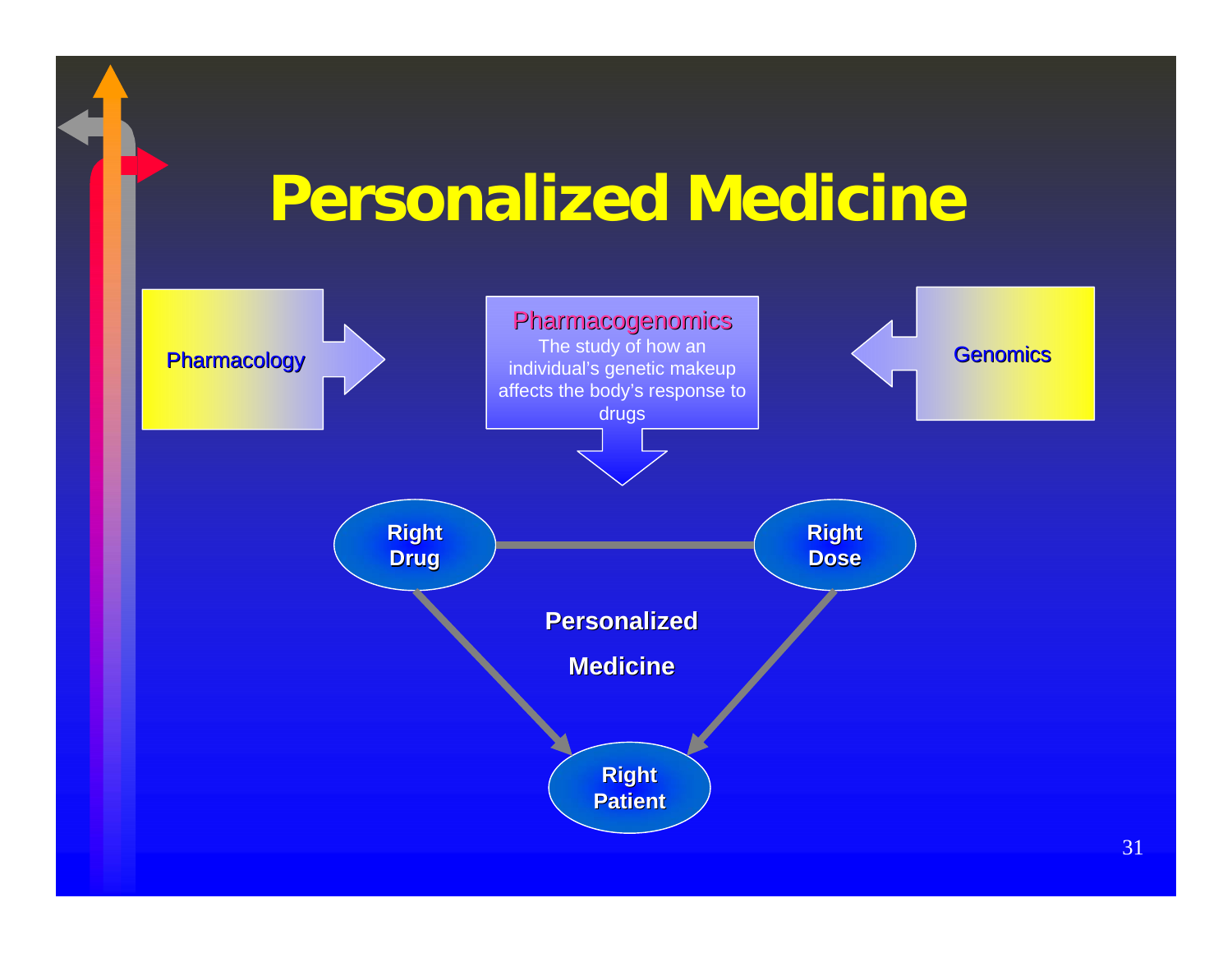### **Personalized Medicine**

- Personalized Medicine Use genetic variations to develop safe and effective treatments for genetically defined sub-groups of patients
- Predict the appropriate dose of a drug
- Picking the most appropriate drug for the disease (the first time)
	- •Gleevec (imatinib) – chronic myeloid leukemia
	- Tarceva (erlotinib) lung cancer
	- Herceptin (trastuzumab) breast cancer
- •Testing for drug resistance - HIV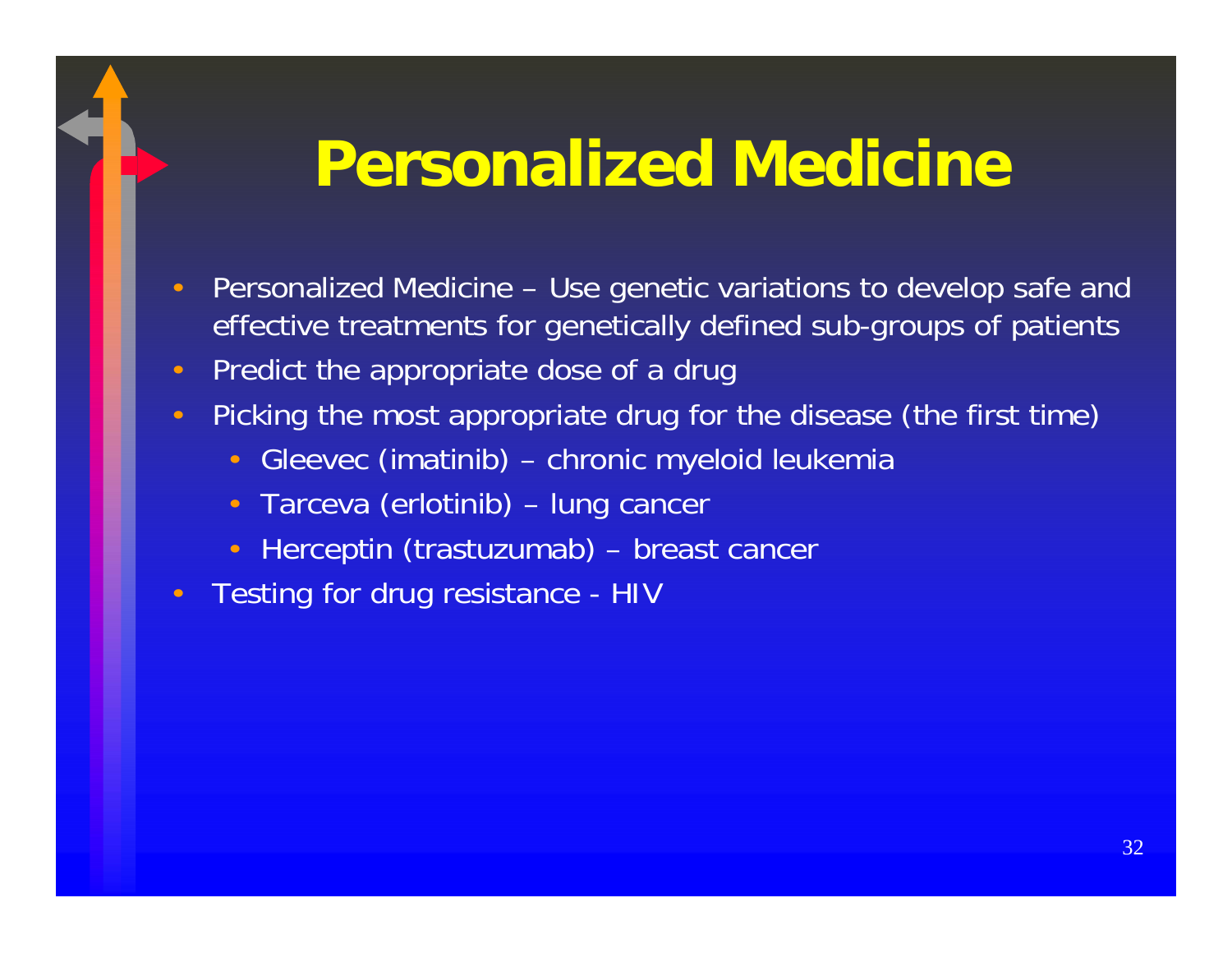#### **Personalized Medicine**

Personalized medicine stands poised to transform healthcare over the next several decades. New diagnostic and prognostic tools will increase our ability to predict the likely outcomes, while the expanded use of biomarkers – biological molecules that are associated with a particular disease state – could result in more focused and targeted drug development.

> Burrill Report Personalized Medicine October 2005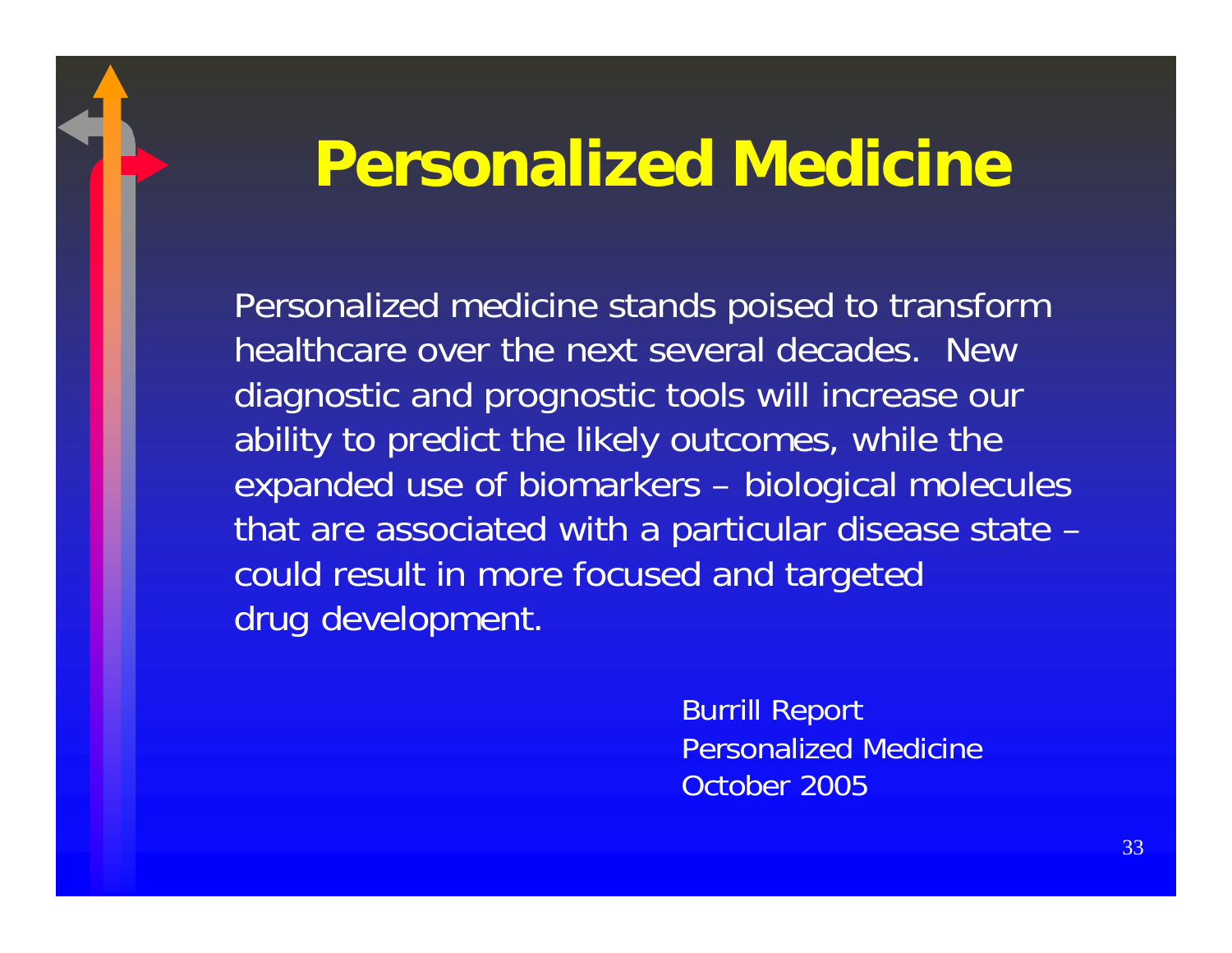



Genetic Testing

Patient databases

Niche product development

Theranostics

Personalized Medicine

**Pharmacy in the 21st Century**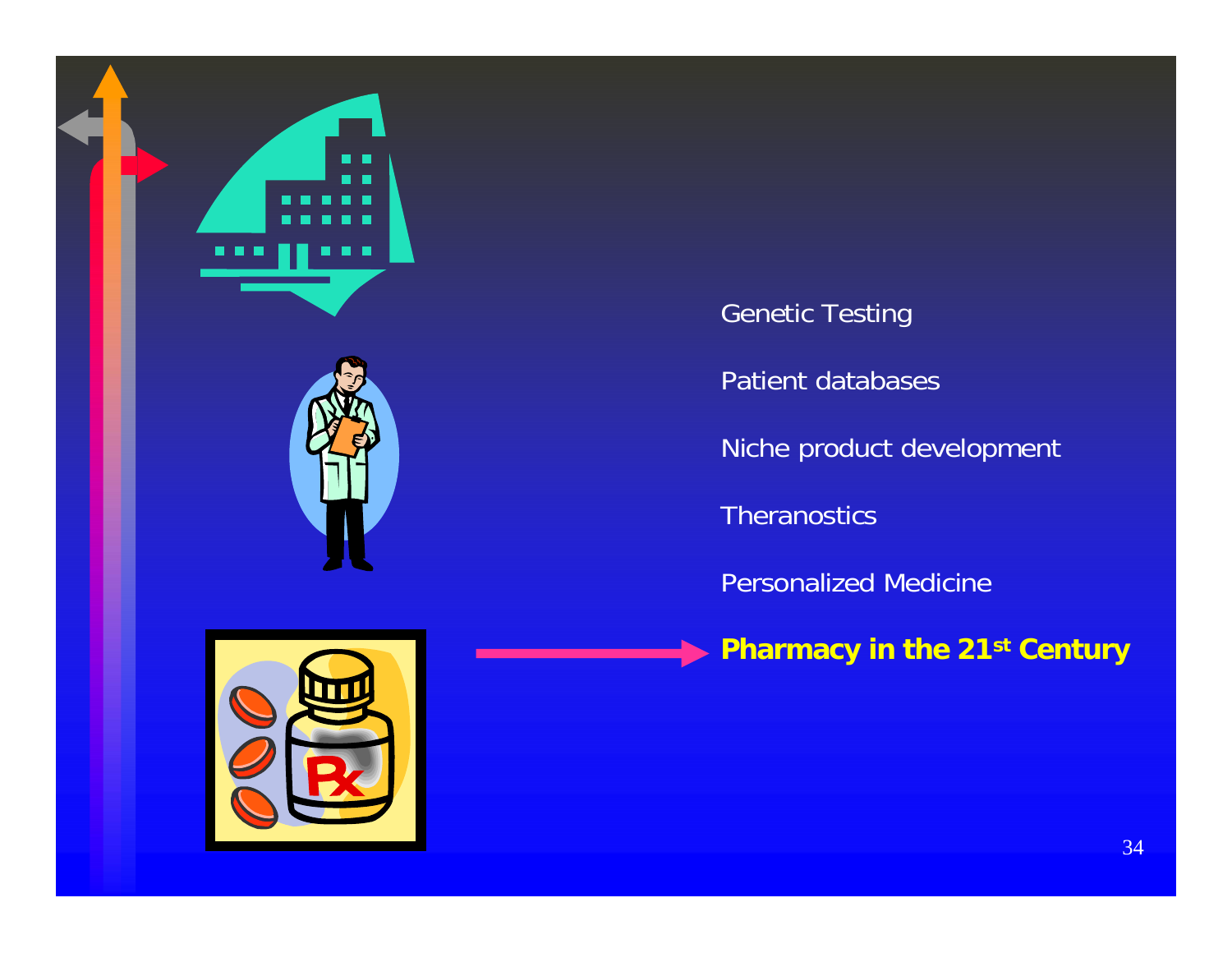## **Genomics and Personalized Medicine Act of 2006**

**Purpose is to improve access to and appropriate utilization of valid, reliable, and accurate molecular genetics tests by all populations, thus helping to secure the promise of personalized medicine for all Americans**

- Establish interagency working group
	- •Defines terminology
	- Coordinate and report progress to Congress
- Create a national Biobank to facilitate research
- •Encourage health professions education in pharmacogenomics
- $\bullet$  Tax credit to encourage co-development of diagnostic/drug therapies
- • Expand consumer education of benefits of pharmacogenomics and provisions for privacy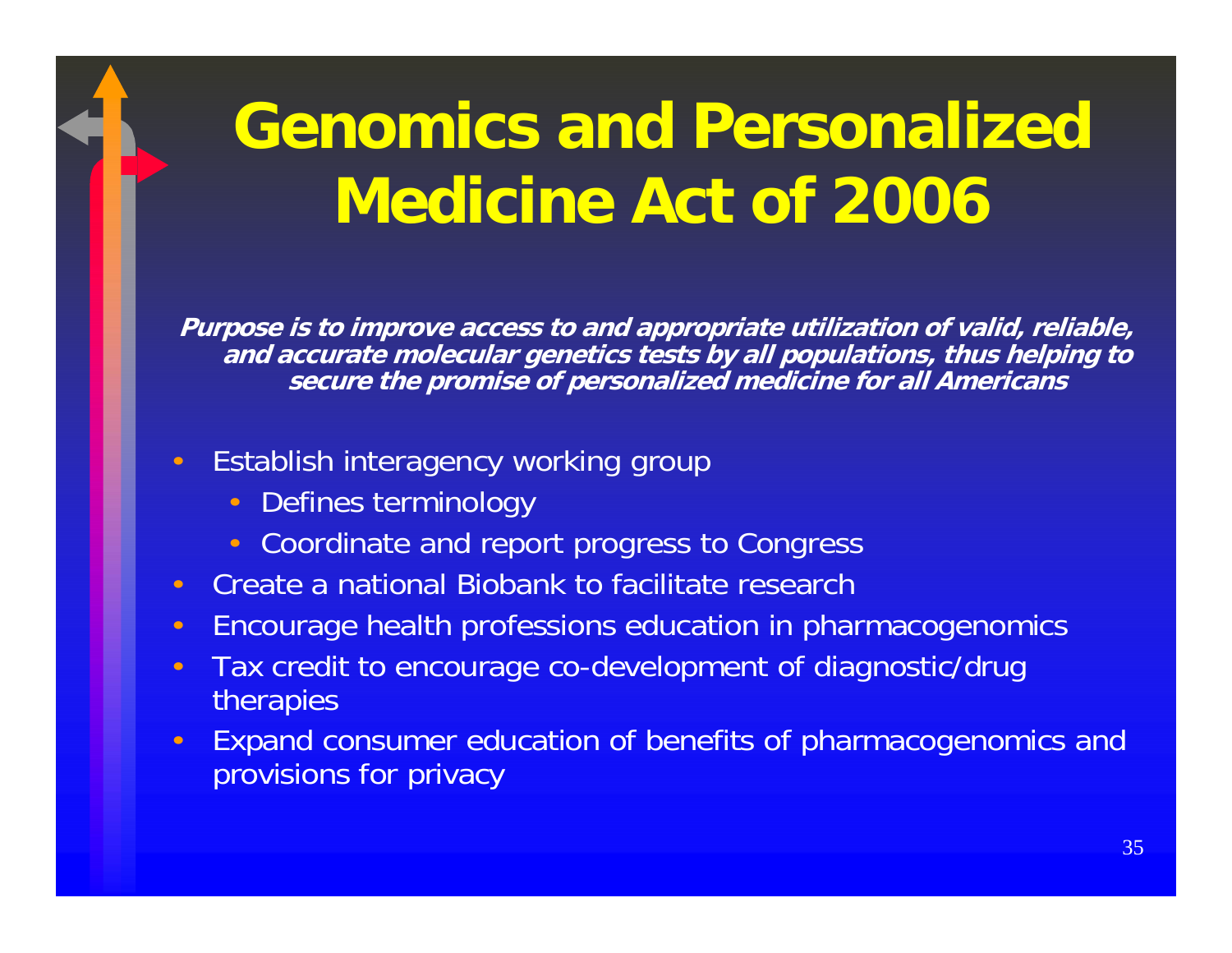

**Option Care™ (Specialty Pharmaceuticals)**



**Ready Response™ (Home Monitoring)**



**Walgreens Home Care (Home Health Care)**

**Terlgreens** 



**Retail and Mail Order Pharmacy**



**Take Care™ (Retail Clinics)**



**Visiting Nurses**